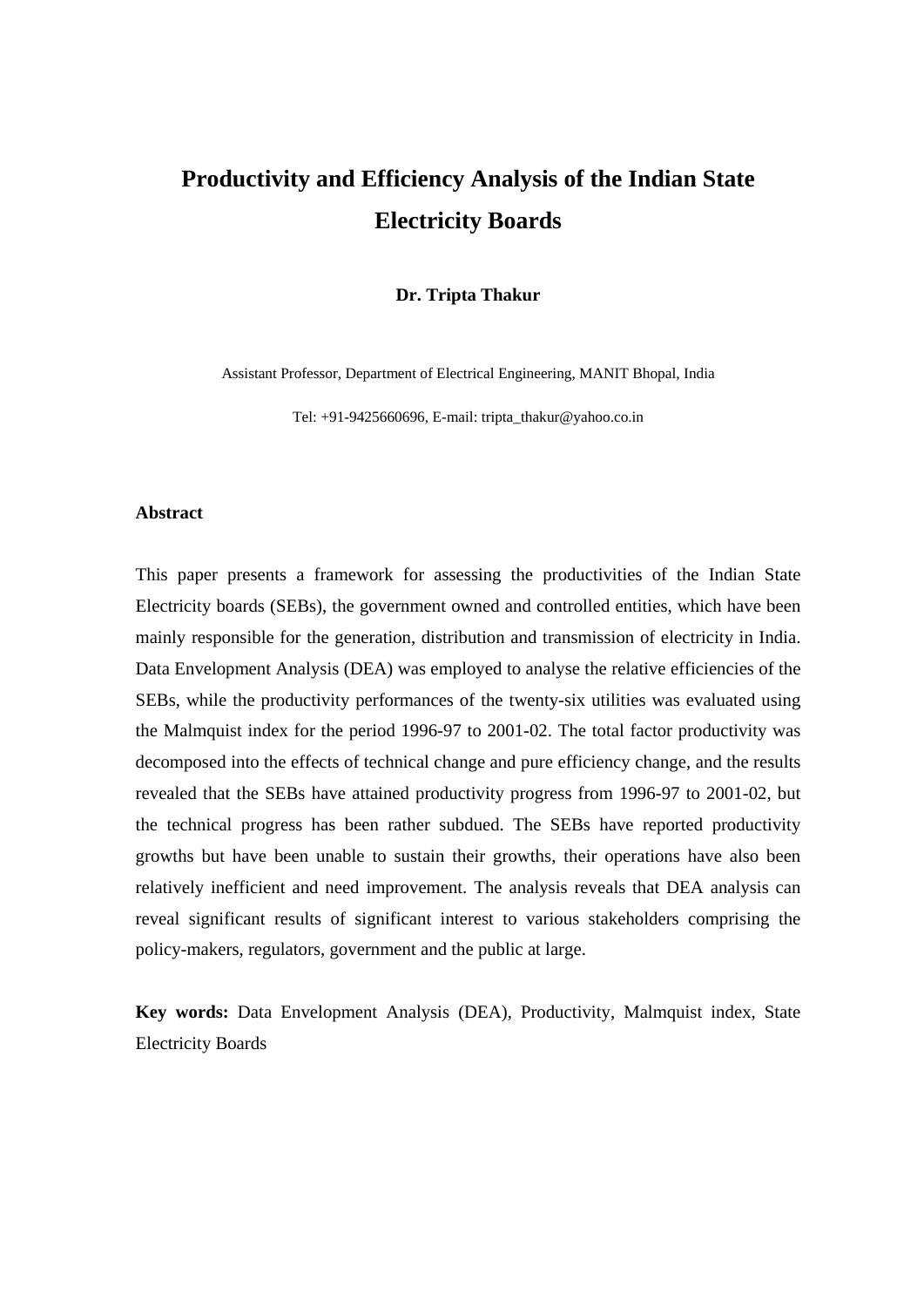#### **1. Introduction**

Electricity Sector reforms are transforming the structure and operating environments of electricity industries across a host of developed and developing countries to introduce private capital and increase competition (David et al., 1999; Sardana, 2003). This has been accompanied by the introduction of new regulatory regimes (Glachant and Finon, 2005). The effects of such reforms in a number of the developed economies are now being documented, however, apart from a few case studies; the experience of developing countries remains much less researched. Nonetheless, this is important not just because such studies would reflect concerns that would affect millions of poor, but also because privatization, competition and the reforms of state regulation are the key themes in donor aid programmes, notably of the World Bank (Clive, 2003).

Power reform in developing countries have been necessitated by the pressing need for improvement in the existing power services as several of these countries are plagued by sub-optimal sector performances. Huge demand-supply gap is often a universal problem in developing countries and the distribution sectors are frequently financially crippled (Romeo and Elaine, 2002, Resende, 2002). Serious cash flow constraints result in palpable curtailment of much needed investment in expansion and maintenance of services, and ultimately manifest in poor sector performances. High distribution losses, poor management, low market densities, poor metering and billing practices and weak institutions are some of the common problems besieging the electricity sectors in the developing nations (Alberto, 2004).

Performance evaluation plays a crucial role in structural reforms in facilitating an understanding of the behaviour of electric utilities, and also in defining regulatory policies for both transmission and distribution. Benchmarking models for electricity distribution have been introduced in UK and US (Burns and Weyman-Jones, 1996; Pahwa, 2002), and have become common throughout Latin America (Estache et al., 2004) and Europe. In Europe, a number of studies have been reported which include those by Hjalmarsson and Veiderpass (1992) for Sweden, Foresund and Kittelsen (1998) for Norway; Filippini (1998)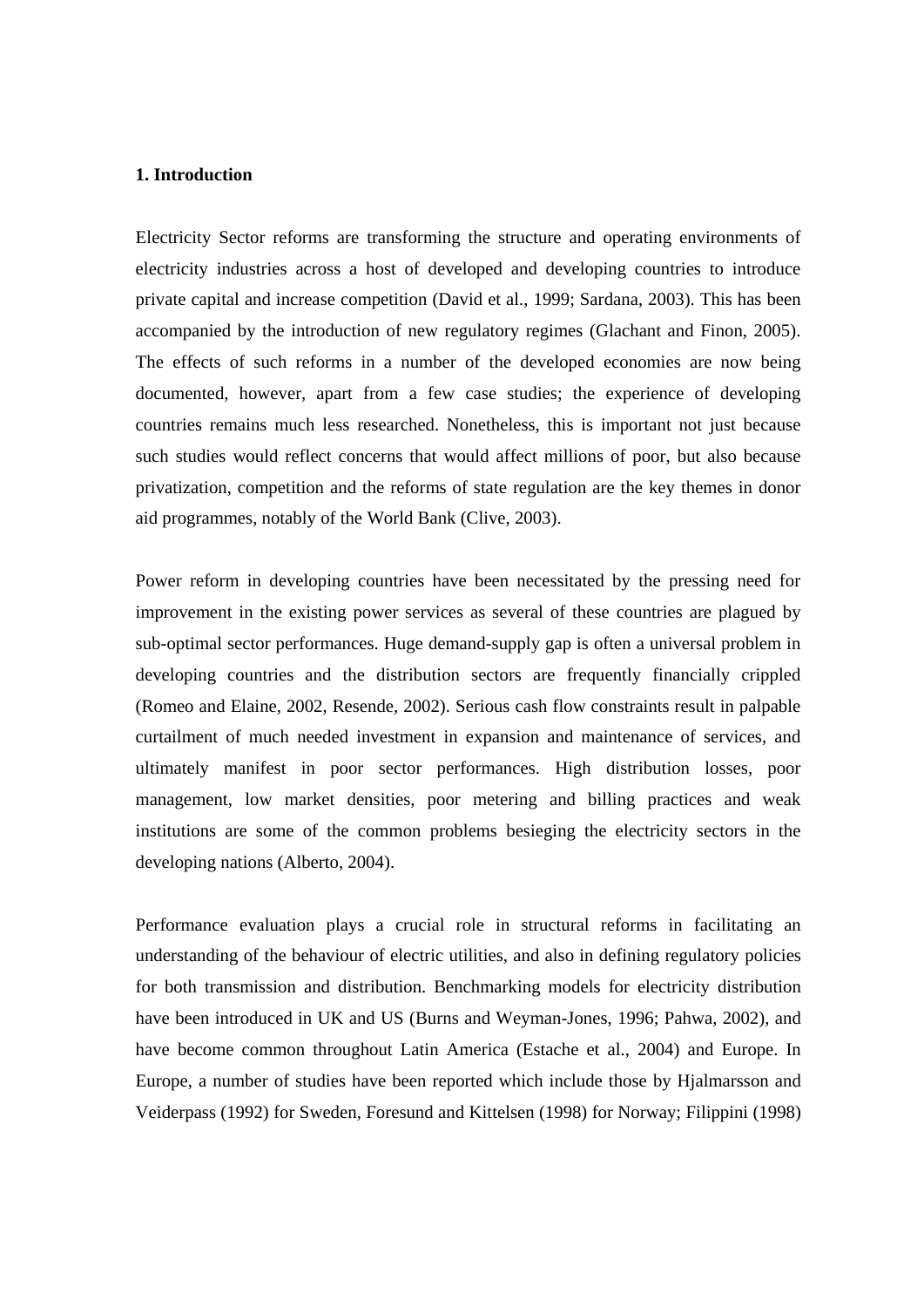and Filippini and Wild (2001) for Switzerland; and Hirshchhausen and Kappeler ( 2004) for Germany. Outside Europe, the Australian electricity sector has been analysed by Abbott (2006), who has evaluated the improvements in the productivity and efficiency performances after sector reforms.

Comparative studies across developed nations have also been reported in the literature. For example, Hattori, Jamasb and Pollitt (2005) make use of both a Data Envelopment Analysis (DEA) and Stochastic Frontier Analysis (SFA) approach to analyse productivity growth in a sample of 23 Japanese and UK electricity distribution businesses over the period 1986- 1998.

However, for developing countries few studies have so far been reported. For example, Romeo and Elanine (2002) have calculated the cost efficiencies for Philippines power sector. Philippines another benchmarking study using DEA and SFA was done Rouselle (2004). Chen (2002) compares the technical efficiency and cross efficiency of distribution sector in Taiwan's using DEA, which is the study of a monopolized and conventionally regulated utilities. Resende (2002) analyses relative efficiency measurement and prospects for yardstick competition in Brazilian electricity distribution.

However, to date, no detailed performance analysis has so far been reported for the Indian electric sector which has undergone reforms since 1991, and has further accelerated the process of change with the recently enacted Electricity Act, 2003 (Thakur et al, 2005). The current paper is amongst the first productivity analyses carried out for the SEBs, which are the vertically integrated utilities mainly responsible for generation, transmission and distribution of power in India<sup>1</sup>.

The present study seeks to answer the following questions:

-

<sup>1</sup> Electric distribution is still a monopoly of SEBs in India with a few private distribution utilities and two state Delhi and Orissa as an exception (Thakur, 2005).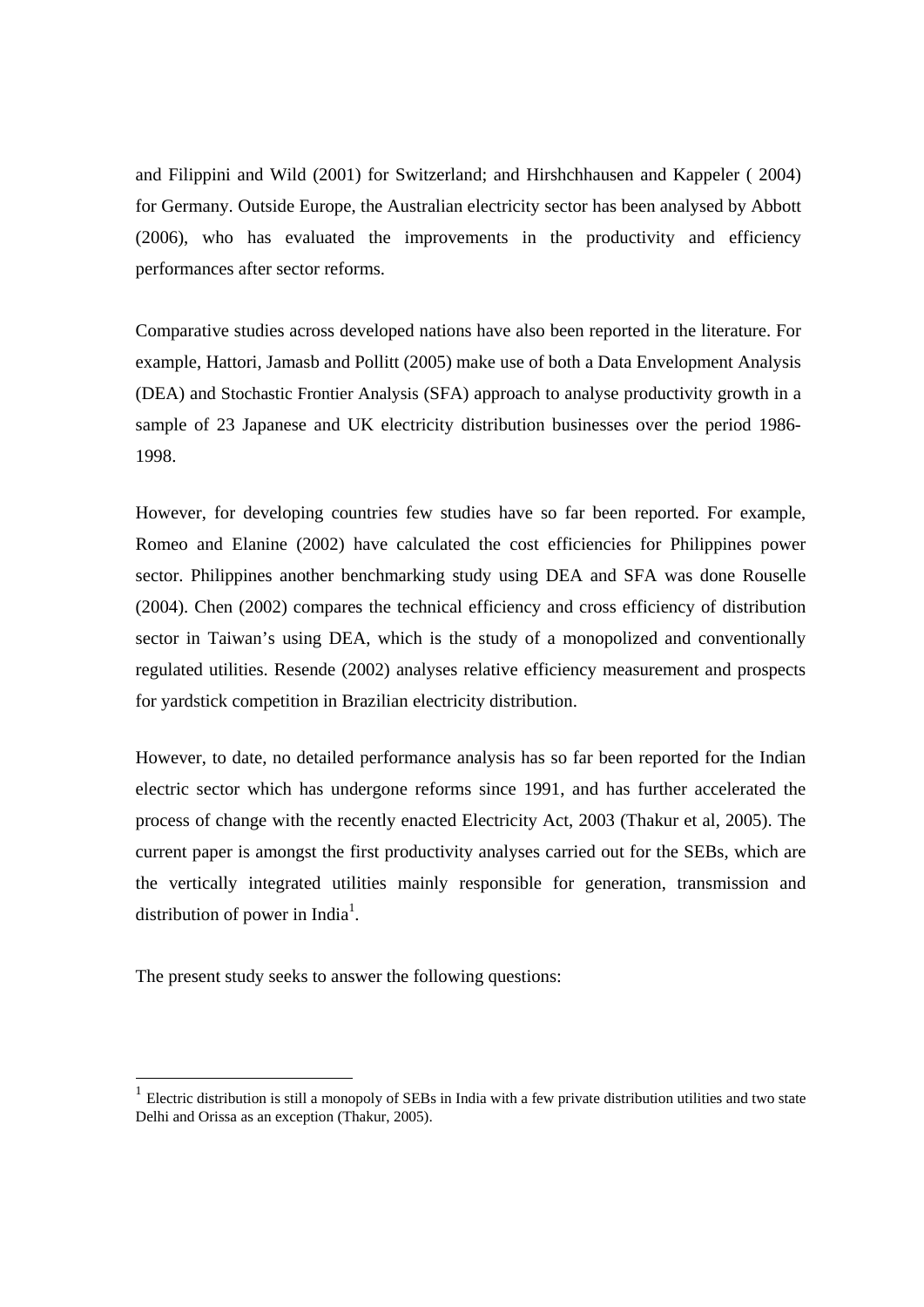- 1. What has been the trend in the growth of Total Factor Productivity (TFP) for electric power utilities (mainly the SEBs) of India?
- 2. Can we isolate the contributions of technical change and efficiency change in the productivity analysis?
- 3. Which of the SEBs have improved their productivities over time?
- 4. Which of the SEB are efficient in operation?
- 5. Which are the inefficient utilities? What is the extent of inefficiency in these utilities?

While attempting to answer these questions, this paper examines relative performance of SEBs between 1996-97 and 2001-02, applying the benchmarking techniques known as Data Envelopment Analysis (DEA). Further due to panel data, dynamics of efficiency are evaluated and Total Factor Productivity (TFP) is calculated based on the individual data using the Malmquist index for the periods 1996-2002.TFP growth is then decomposed into efficiency change and technical change. Productive cost benchmarking exercise provides valuable information on the speed at which the efficiency frontier has moved over recent years. This information will be useful in helping to determine, for providing incentive appropriate X factors based regulation scheme in future which is now being adopted by UK, Norway, Netherlands and Australia.

This paper is structured as follows: A brief introduction is provided in section 1which is followed by Section 2 that establishes the need for the analysis of the Indian electric utilities. Section 3 presents methodology adopted in this paper, while section 4 analyses the data used. Section 5 then presents the results of the cost benchmarking. Section 6 provides a brief conclusion to this paper.

#### **2. Need For Productivity Analysis of Indian Electricity Utilities**

India has commenced an era of reforms in 1991 by opening the electricity sector to independent power producers (IPPs). However, more than a decade and a half later, the contribution of IPPs remains insignificant, with the private sector contributing only 12.1%,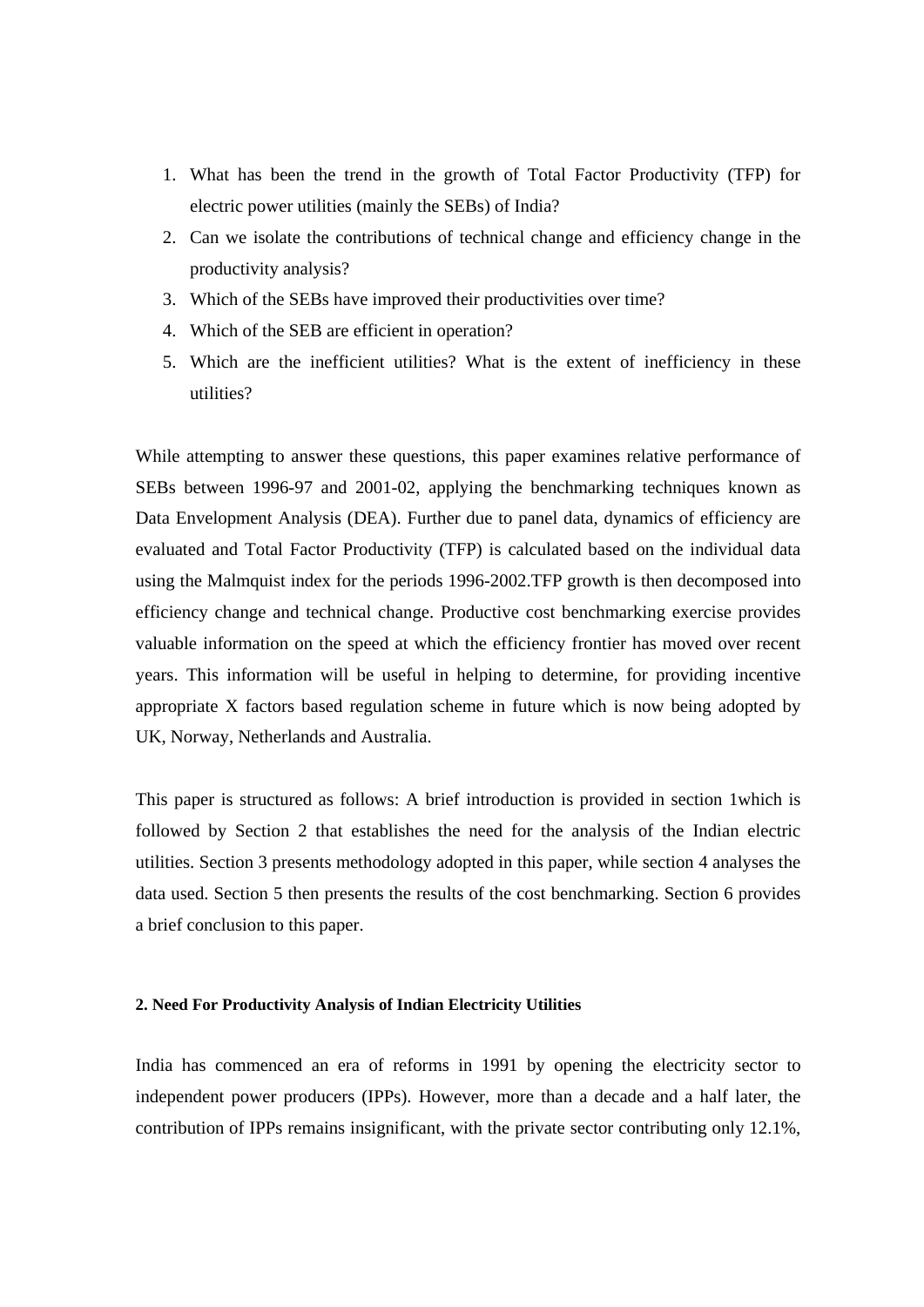0.4% and 12% of the total share in generation, transmission and distribution respectively (MoP website). Thus, the major players in the Indian electricity sector continue to be the State Owned Electric Utilities (SOEUs), previously known as the State Electricity Boards (SEBs). These SEBs were established for the rationalization of power development at the state level (for Generation, Transmission and Distribution activities), and were statutorily required to function as autonomous corporations by the Electricity (Supply) Act of 1948. Due to overriding declared social objectives, the SEBs have never been viewed as commercial entities with an avowed objective of profit-making unlike the private sector<sup>2</sup>. The lack of professional management, lack of accountability, political interfernance, unscientific tariff structure and non-transparent practices and subsidies make them lossmaking bodies. This approach has adversely affected their performance and currently no SEB earns profit (Thakur et al., 2007). Also adversely affected are the expansion schemes for meeting the growing demand<sup>3</sup>. There is therefore, a case for the review of the performances of these utilities, so that lessons from failures be taken note of, and effective steps be taken to mitigate shortcomings.

Such an analysis holds immense significance for India because presently the main focus of the Indian reforms programme is to make SEBs efficient and to commercialise the electric entities<sup>4</sup> (Task Force, 2004). Such an analysis of appraisal of existing SEBs is also warranted from the viewpoint of establishing crucial innovation in the reforms process that incorporates continuous review of newly evolved public-private mechanisms. Further, The ERC Act, 1998 has laid the foundation of the regulatory commission in India as a independent autonomous body<sup>5</sup>. Such an analysis will also be of interest to the regulators in deciding the tariff setting principles where the productivity element X plays a crucial role

 $\overline{a}$ 

 $2^2$  Fox (1999) argued that public sector managers do not have comparable control over the mix of services they provide, and so are constrained in their ability of allocate resources and services in an efficient manner. 3

Presently the demand supply gap is alarming with peak deficit of 12.2% and energy deficit of 8% at the all India level in the year 2006, October (MoP, 2006).

<sup>&</sup>lt;sup>4</sup> For any monopolistic electricity market, the usual market indicator of performance such as profitability or rate of return cannot be used to gauge the economic performance accurately. It is possible that these financial indicators will be more an indication of the distortions themselves, rather than of the performance of the industry in question. In these circumstances, indicators of the level and change of productivity and efficiency are more appropriate indicator of an industry's performance (Abbott, 2006).

<sup>&</sup>lt;sup>5</sup> Central Electricity Regulating commission (CERC) at the central level and the State Electricity Regulating Commission (SERC) at the state level. The CERC is currently a functioning body, whereas twenty-two states have so far constituted the SERCs.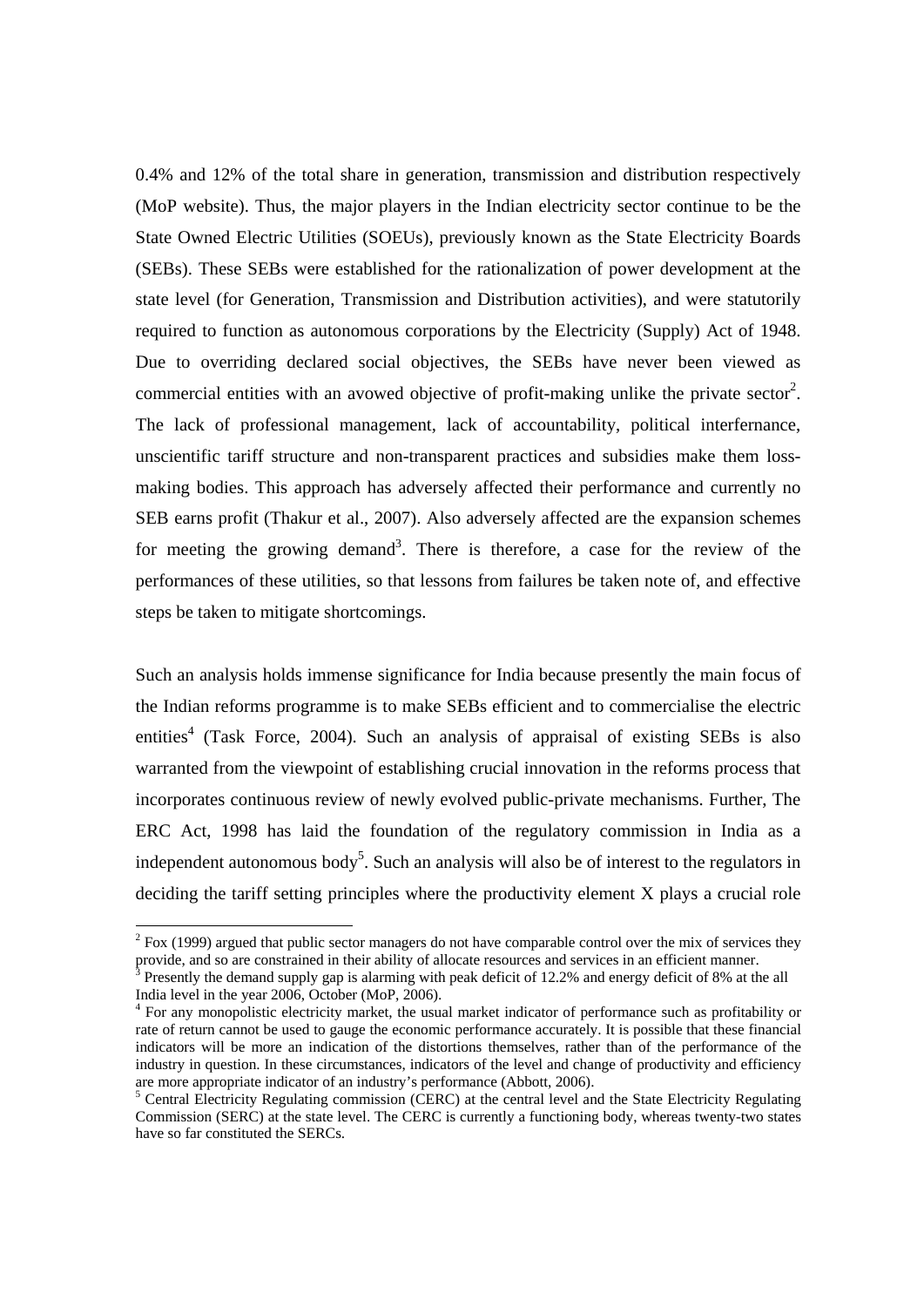in addition to general price or cost increases<sup>6</sup>. Past productivity records therefore would also provide information for setting up of future targets. Also the learning from the past decade's experience would be an invaluable exercise for addressing similar sector problems common to most developing countries.

#### **3. Methodology**

-

The concept of introducing efficiency ensures (a) input procurement at least costs, and (b) improved management and higher efficiency as there are quantifiable goals to be achieved. The two are related since greater efficiency results in cost savings and allows greater availability of funds for investment; and also results in improved management results due to performance benchmarks. Thus performance appraisal of utilities is a primary step in the direction of ensuring sustenance in the power services. It is possible to carry out such appraisals with the help of techniques that include the Data Envelop Analysis (DEA).

In the recent times, DEA is receiving increasing importance as a tool for evaluating and improving the performance of manufacturing and service operations. DEA is a multi-factor productivity analysis for measuring the relative efficiencies of a homogenous set of decision-making units (DMUs) that perform similar tasks by consuming multiple inputs to produce multiple outputs. Most studies of productivity change are aggregate in character, in the sense that in most cases, an entire production sector is treated as a unit. However, in order to understand productivity developments, it is necessary to carry out the analyses at disaggregate levels because of the efficiency differences across the operating units. The productivity change for firms can be thought of as the net effect of changes in efficiency with respect to a common frontier technology (Forsund, 1996). A piecewise linear technology is calculated through the non-parametric approach of solving linear programming problems. The productivity changes are subsequently measured by the Malmquist index (Malmquist, 1953).

<sup>&</sup>lt;sup>6</sup> The change in maximal price or allowable costs over time could be based on an 'RPI-X' formula, where RPI is the retail price index and X is the regulators' target for productivity improvement. UK and other countries are already adopting this formula.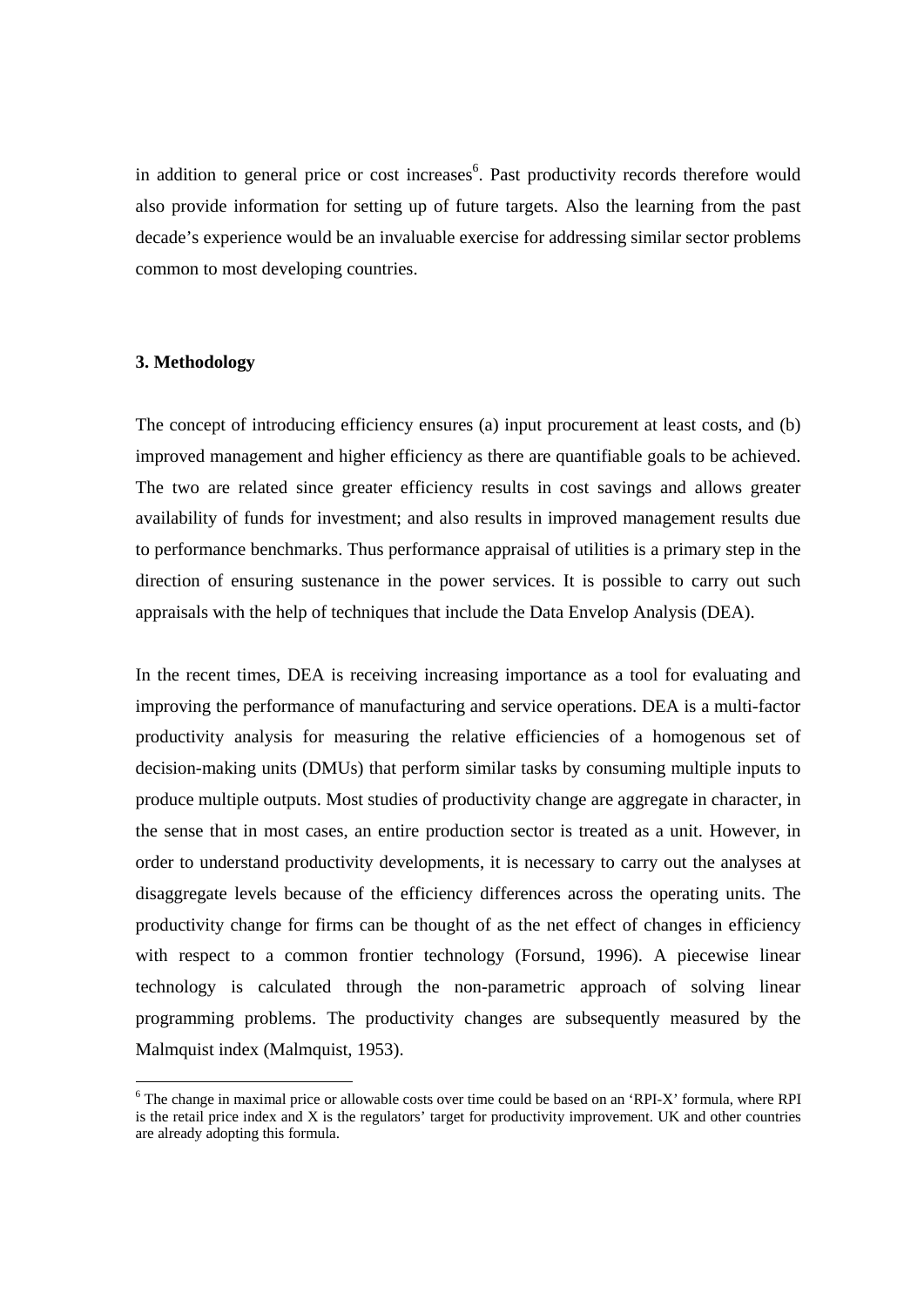#### **3.1 DEA**

In DEA, the data are enveloped by a piecewise linear frontier in such a way that radial distances to the frontier are minimized. The basic model of DEA, the CCR model, was proposed by Charnes, Cooper and Rhodes (1978). The CCR model was formulated as a linear programming (LP) problem concerned with, say, n decision making units (DMUs), electric utilities in the present analysis, which use varying quantities and combination of inputs  $X_i$  (i=1,...s) to produce varying quantities and combinations of outputs  $Y_i$  $(i=1,...m)$ . The most common form of measurement of efficiency in case of a single output and single input framework is the ratio output/input. In case of multiple outputs and inputs, it is a weighted combination of outputs to weighted combination of inputs, known as virtual outputs and virtual inputs, where the weights are derived from data instead of being fixed in advance. Efficiency of each DMU is measured and hence n optimization exercises are carried out. The following problem is solved to obtain the values of input weights  $(v_i)$ and output weights  $(u_r)$  as variables:

$$
\max \qquad \mathcal{G}_o = \frac{\sum_r \{u_r y_{ro}\}}{\sum_i \{v_i x_{io}\}}
$$

s.t. 
$$
\frac{u_1 y_{1j} + \dots + u_s y_{sj}}{v_1 x_{1j} + \dots + v_m x_{mj}} \le 1
$$

where  $i=1,\ldots,n$  $v_1, v_2, \ldots, v_m \geq 0$ ,  $u_1, u_2, \ldots, u_s \geq 0$ ,

The constraints imply that the ratio of "virtual output" to "virtual input" should not exceed 1 for every DMU. The objective is to obtain weights  $v_i$  and  $u_r$  that maximize the ratio for  $\text{DMU}_0$ . The optimal objective value  $\theta^*$  is at most 1. However, multiple solutions might exist for the above problem. Hence it is transformed into a linear programming problem using transformation developed by Charnes and Cooper (1962). The problem can be considered as an input minimization problem by normalizing the linear combination of inputs consumed by the concerned DMU as: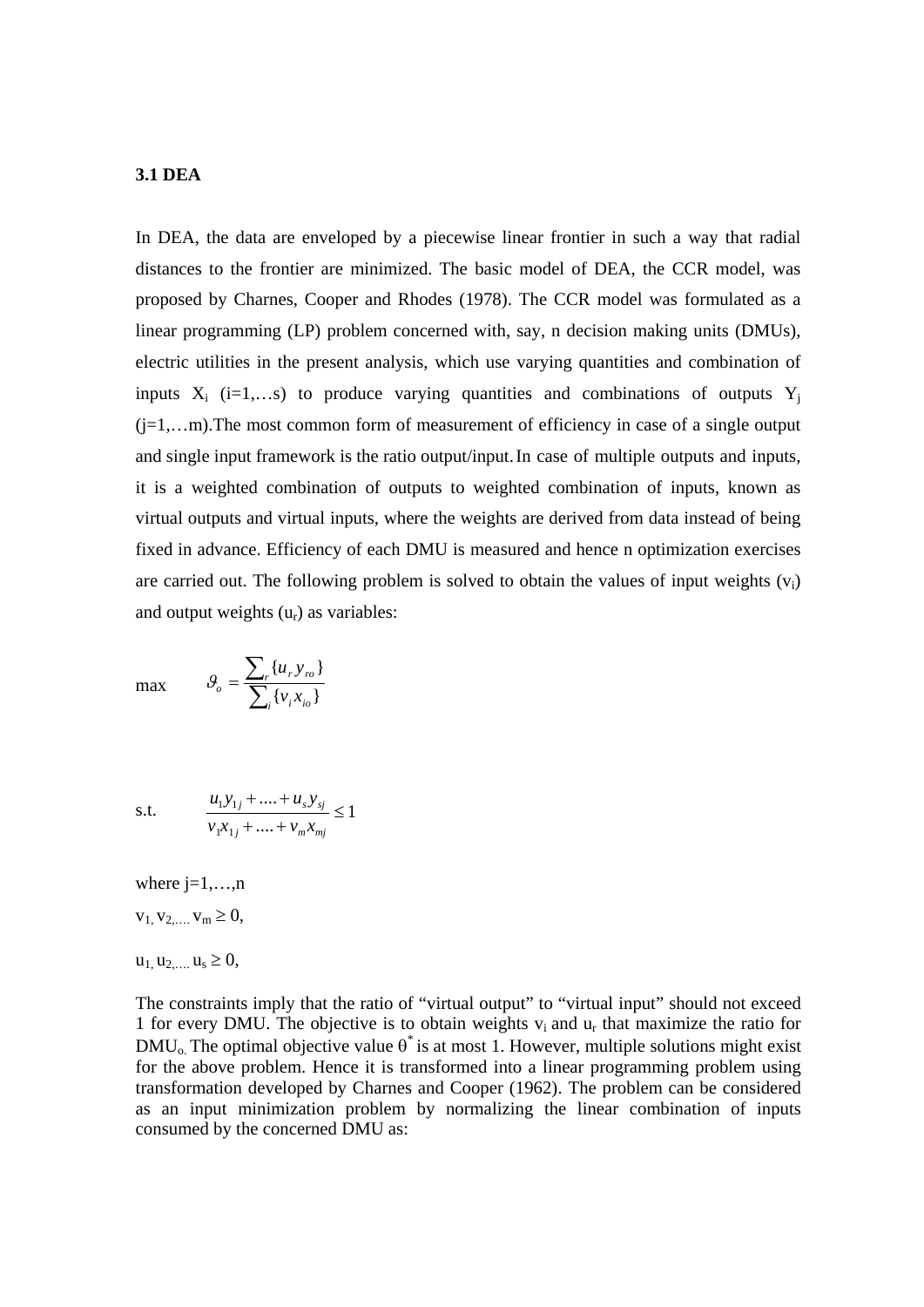$$
\max_{u} \sum u_r y_{ro}
$$
  
s.t. 
$$
\sum v_i x_{io} = 1
$$

$$
\sum_r y_{rj} - \sum v_i x_{ij} \le 0 \qquad \forall j = 1, \dots, n
$$

The maximum value of the objective function is 1, when the DMU is efficient. This is also called the multiplier problem as the aim is to derive the optimal multipliers  $v_i^*$ s and  $u_i^*$ s. The dual to the above problem is called the envelopment problem, which is easier to solve with lesser number of constraints. The envelopment problem is

min.

*o*

s.t.

$$
\sum_{j} \lambda_{j} x_{ij} \leq \theta_{o} x_{io}
$$

$$
\sum_{j} \lambda_{j} y_{ij} \geq y_{io}
$$

$$
\lambda_{i} \geq 0
$$

Here  $\theta_0$  signifies the extent to which the inputs need to be reduced to bring them on the best practice frontier. The  $\lambda_i$ s are the intensity variables to indicate the intensity with which the DMU being scored is related to the DMUs in the efficient facet. The output-oriented problem can be formulated similarly by normalizing the linear combination of outputs.

To allow for variable returns to scale Banker, Charnes and Cooper (1984) added the convexity constraint to the optimization problem in (3), by restricting the summation of the intensity variables to 1. The LP problem now becomes: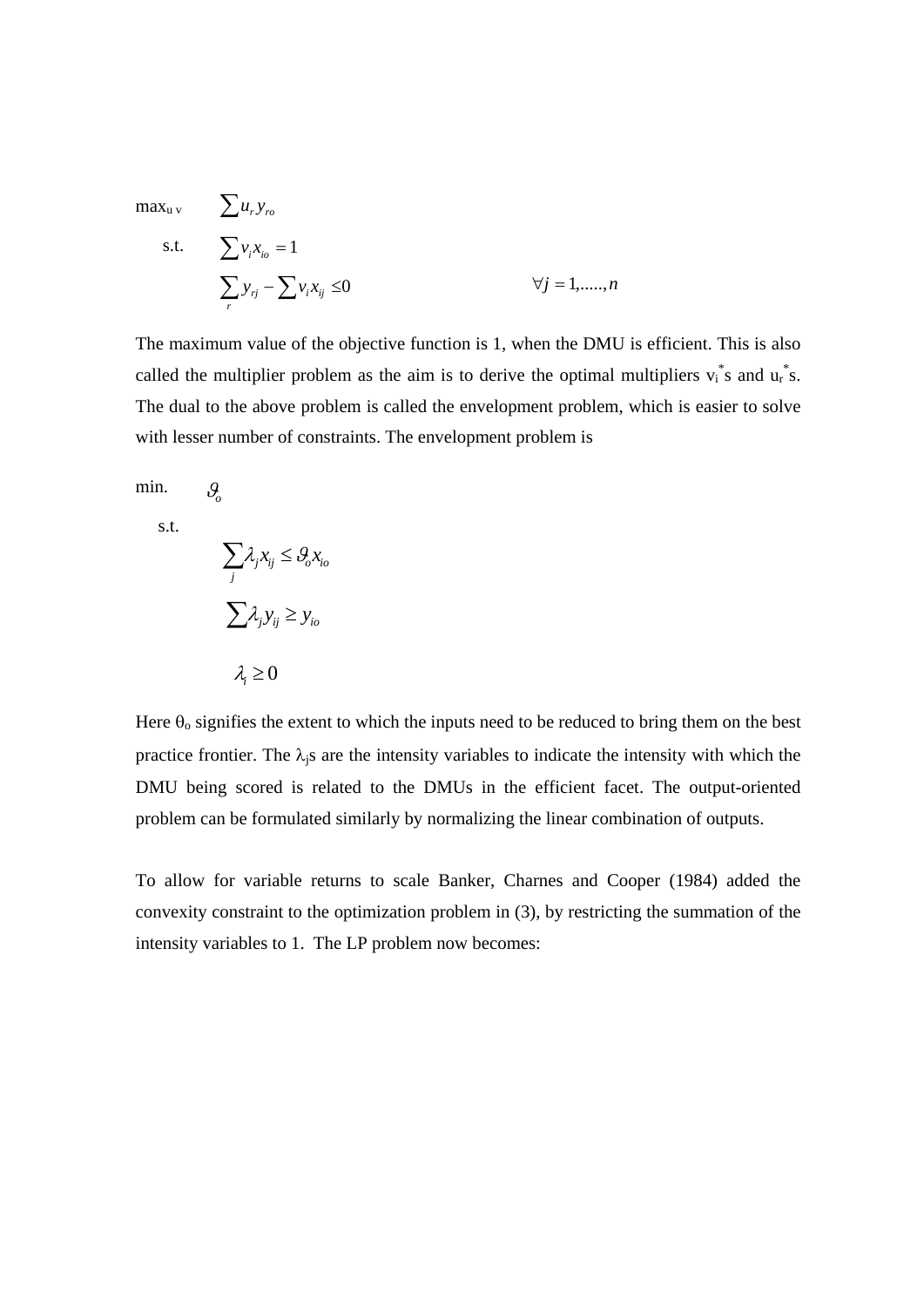min. *o*

s.t.

$$
\sum_{j} \lambda_{j} x_{ij} \leq \vartheta_{o} x_{io}
$$
\n
$$
\sum_{j} \lambda_{j} y_{ij} \geq y_{io}
$$
\n
$$
\lambda_{i} = 1,
$$
\n
$$
\lambda_{i} \geq 0 \qquad \forall j = 1, \dots, n
$$

In solving the CCR and the BCC models, optimal weights in the multiplier problem can attain the value zero. In the envelopment problem also, slacks may exist. Hence the nonarchimedean  $\varepsilon$  is introduced in the problem, by restricting the multipliers to take values greater than  $\varepsilon$  in the multiplier problem and in the envelopment problem, it is included in the objective function as:

min. 
$$
\mathcal{G}_o - \varepsilon \left( \sum_i S_i^- + \sum_{ir} S_r^+ \right)
$$
  
s.t. 
$$
\mathcal{G}_o x_{io} - \sum_j \lambda_j x_{ij} - S_i^- = 0
$$

$$
\sum_r \lambda_j y_{ij} - S_r^+ = y_{ro}
$$

$$
\sum_j \lambda_j = 1, \quad \lambda_j, S_i^-, S_r^+ \ge 0
$$

#### *3.2 Malmquist Productivity Index*

The DEA techniques can be used to calculate Malmquist Index of productivity change over time, assuming the underlying technology is constant returns to scale (CRS) (Coelli et al., 1998). The Malmquist total factor productivity (TFP) index measures the TFP change between two data points by calculating the ratio of the distances of each point relative to a common technology. The distance function in terms of the above analysis can be defined as  ${D^{t}(x^{t},y^{t})}^{-1} = \theta^{t}$ 

Following Fare et al. (1994), the Malmquist input oriented TFP change index between period s and period t is given by: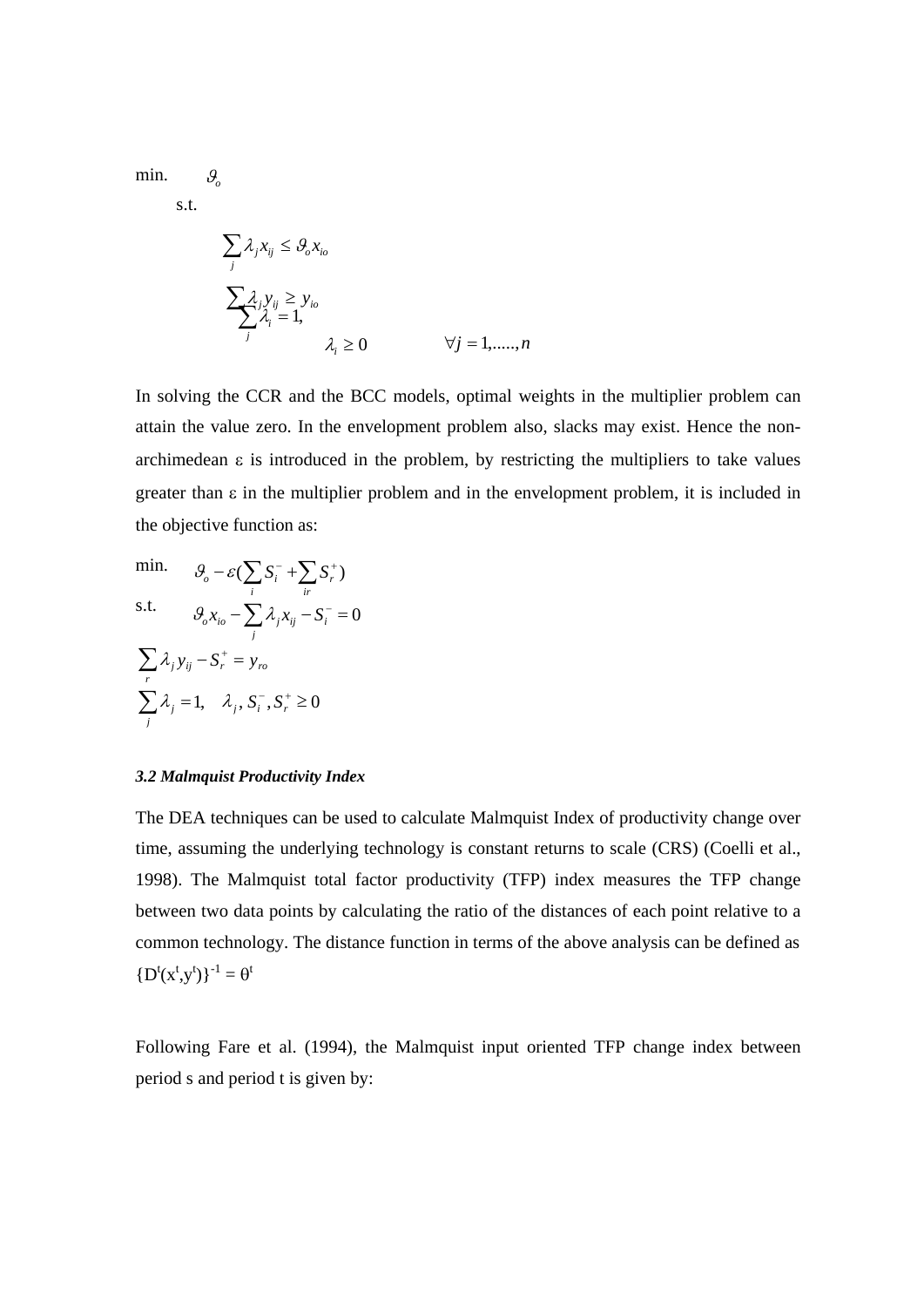$$
m_i(y_s, x_s, y_t, x_t) = \left[ \frac{d_i^s(y_t, x_t)}{d_i^s(y_s, x_s)} \times \frac{d_i^t(y_t, x_t)}{d_i^t(y_s, x_s)} \right]^{1/2}
$$

An equivalent way of writing this index is:

$$
m_i(y_s, x_s, y_t, x_t) = \frac{d_i^t(y_t, x_t)}{d_i^s(y_s, x_s)} \left[ \frac{d_i^s(y_t, x_t)}{d_i^t(y_t, x_t)} \times \frac{d_i^s(y_s, x_s)}{d_i^t(y_s, x_s)} \right]^{1/2}
$$

where the first ratio on the right hand side measured change in efficiency between periods s and t. The remaining part of the index in the equation measures technical change, so that

1 / 2

and  $tfpch = effch \times techn$ 

$$
effch = \frac{d_i^t(y_t, x_t)}{d_i^s(y_s, x_s)}
$$

$$
techch = \left[\frac{d_i^s(y_i, x_i)}{d_i^t(y_i, x_i)} \times \frac{d_i^s(y_s, x_s)}{d_i^t(y_s, x_s)}\right]^{1/2}
$$

where, *tfpch* signifies change in total productivity, which is caused by the joint influence of effch, i.e. the change in efficiency from period s to t and *techch*, the geometric mean of the shift in technology between the two periods, evaluated at  $x_t$  and also at  $x_s$ . The value of the indices greater than one signifies increase in productivity.

## **4. Data Analysis**

# **4.1 Data source**

The Planning Commission of the Government of India publishes annual performance reports for the SEBs on yearly basis (Annual Report). The data used in this paper has been derived mainly from these annual reports. The data availability was limited to year 1996-97 onwards as it was from this year onwards that the Planning Commission of India started inclusion of the data pertaining to the electricity departments and Union Territories like Arunachal Pradesh, Goa, Manipur, Mizoram, Nagaland, Pondicherry, Sikkim and Tripura. The choice for the cut-off year 2002 was again limited as subsequent to this year the Planning Commission and other data publishing government and non-government agencies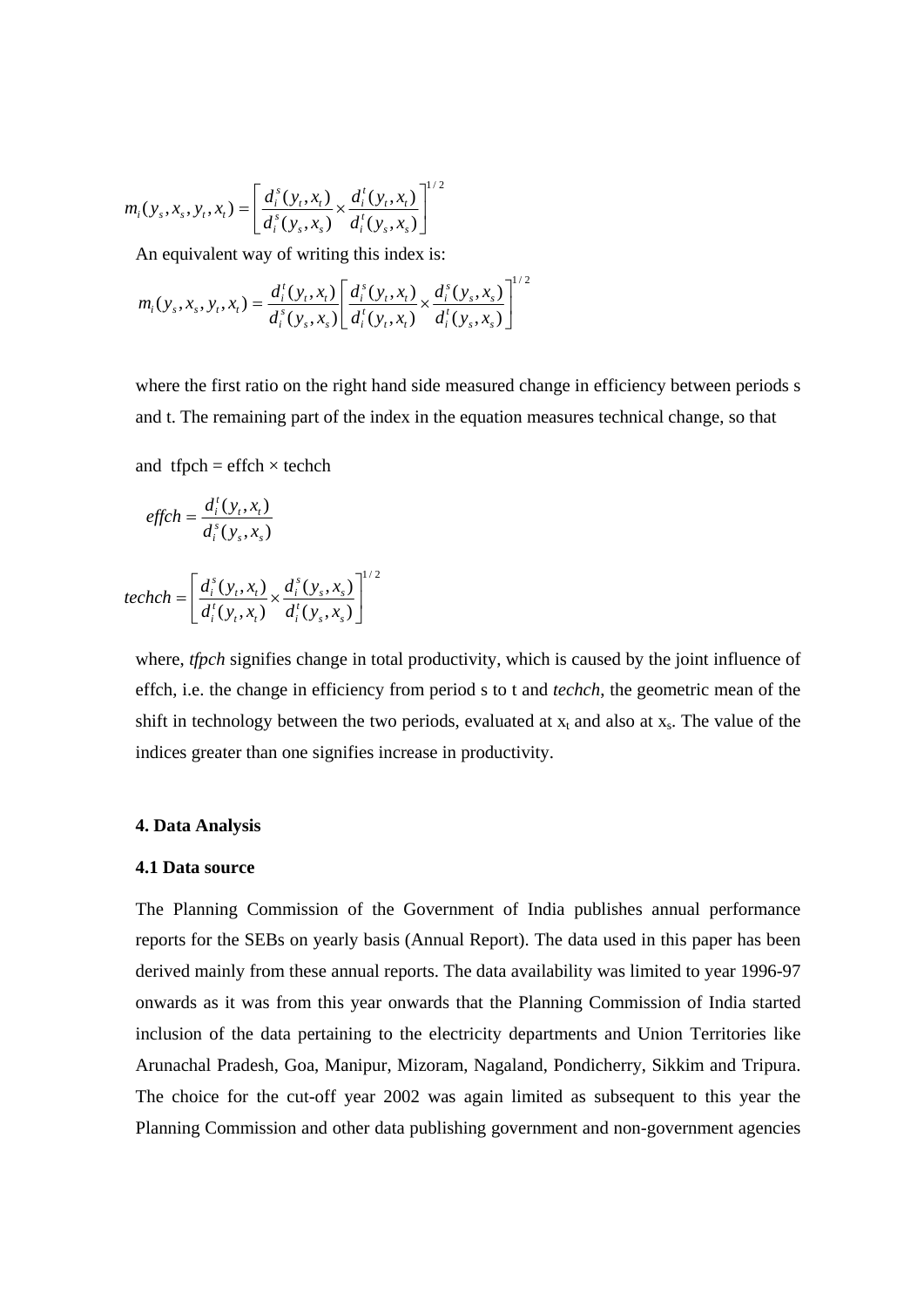have suspended the data publication work<sup>7</sup> due to the changing structure of Indian power utilities in the wake of SEBs having unbundled their structures. The physical data for various states were obtained from the General Reviews published by the Central Electricity Authority, Government of India on yearly basis.

# **4.2 Input/output selection**

-

Selecting the appropriate inputs and outputs constitute the most important task of evaluating the performances. The choice of variables depends on not just the choice of methodology and technical requirements of the chosen model, but also on data availability and its quality, as well as on countries' own socio-economic structure. No universally applicable rational template is available for selection of variables. However, in general, the inputs must reflect the resources used and the outputs must reflect the service levels of the utility and the degree to which the utility is meeting its objective of supplying electricity to consumers. A study of standard literature reveals significant insights into the choice of variables. Jamasb and Pollitt (2001) outline the most widely used variables based on international experience.

The input/output selection for the present study was made in view of those parameters that directly affect the consumers in terms of cost of electricity supply. The choice of variables was also based on the study of available literature to sort out the right indicators from a potential group of parameters suggested in the survey by Jamasb et al., (2005). The variables were finalized with the help and advice from experts from educational institutes, industry, corporate sector and government whose opinions were also considered. Generally, for productivity analysis the inputs are fuel, labour and capital, which are combined in the above analysis and reflect in the term Total cost (Totex), which represents the cost incurred by the utility to supply electricity to the ultimate consumers. The components considered for calculating the total cost are: cost of the fuel, operating and maintenance cost (O&M), administrative and general cost (A&G), interest payment

 $<sup>7</sup>$  By the year 2001-02, four SEBs had unbundled their operation. For the unbundled SEBs the total cost was</sup> computed by combining the cost components of the unbundled entities within the state to maintain uniformity for comparison.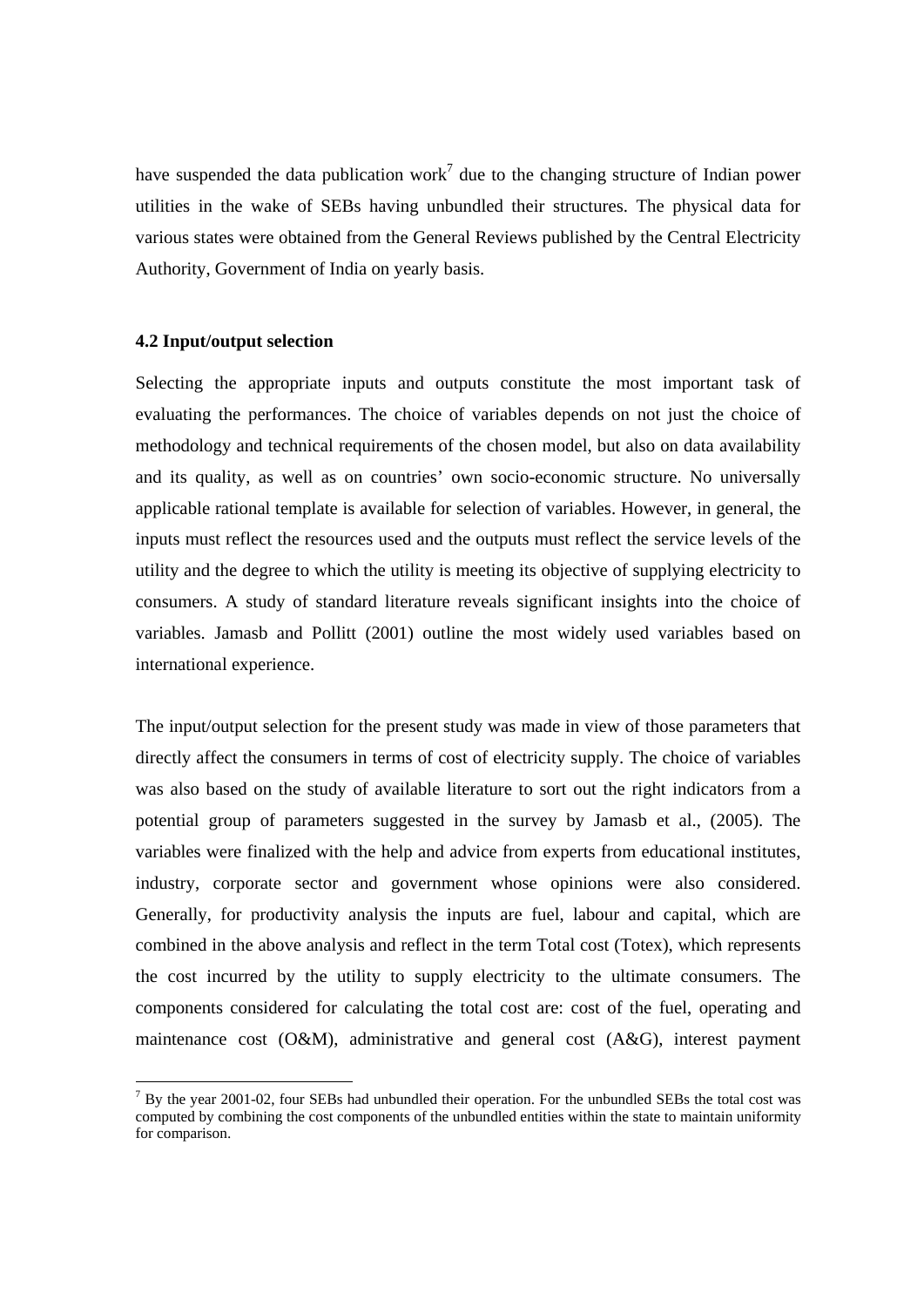liability, depreciation and the cost of power purchase. In this study three outputs, namely, the energy sold, consumer numbers and length of distribution network, are employed in line with their common usage in the available literature and because these are able to represent the activity levels of the utilities and have a bearing on the cost (Thakur et al., 2007)

Table 1 shows the average output and input values and corresponding change for the year 1996-97 to 2001-02.

It is clear from the Table 1 that change in the input total cost from 1996 to 2002 is 143.46%, while the changes in output parameters are relatively less and amount to 28.62%, 21.89% and 24.89% for Number of Customers, Distribution line length and Energy sold respectively. The relatively larger change in input costs may have arisen due to either the inefficiencies of the SEBs in its reflection in being unable to manage increasing input costs or may have accrued from factors beyond the immediate control of the management such as hike in fuel prices. However, the fact that similar input increases have been experienced across a large number of states with varying proportion of thermal, hydro and other generation resources points out that the increase in inputs may have more to do with the inefficiencies. This is substantiated by the fact that the government owned and controlled entities have accumulated huge financial losses over time<sup>8</sup> (IT Task Force, 2003) and have not endeavoured to be cost-effective forcing the policy documents to focus on fostering efficiencies and diluting subsidies<sup>9</sup>.

-

<sup>&</sup>lt;sup>8</sup> Over time, these SEBs have accumulated gross financial losses. Apparently, the financial losses have reached an estimated Rs. 260 thousand millions (Rupees 47=US \$1) per year (IT Task Force, 2003) and no SEB currently recovers the full cost of power supplied. These financial losses cannot be made good from State budgets, as the states are themselves under severe financial strain; the result is that the SEBs are starved of resources to fund required expansion and typically end up neglecting even the essential maintenance. This has led to an undermined infrastructure base and inefficiencies in the system.

<sup>&</sup>lt;sup>9</sup> The roadmap for the Tenth Plan (Planning Commission, 2001) explicitly lays the following as the reform objectives: "Reflecting the cost of service in the tariffs and transferring all subsidies explicitly to state budgets" and "Improving efficiency in all the three segments viz. generation, transmission and distribution..".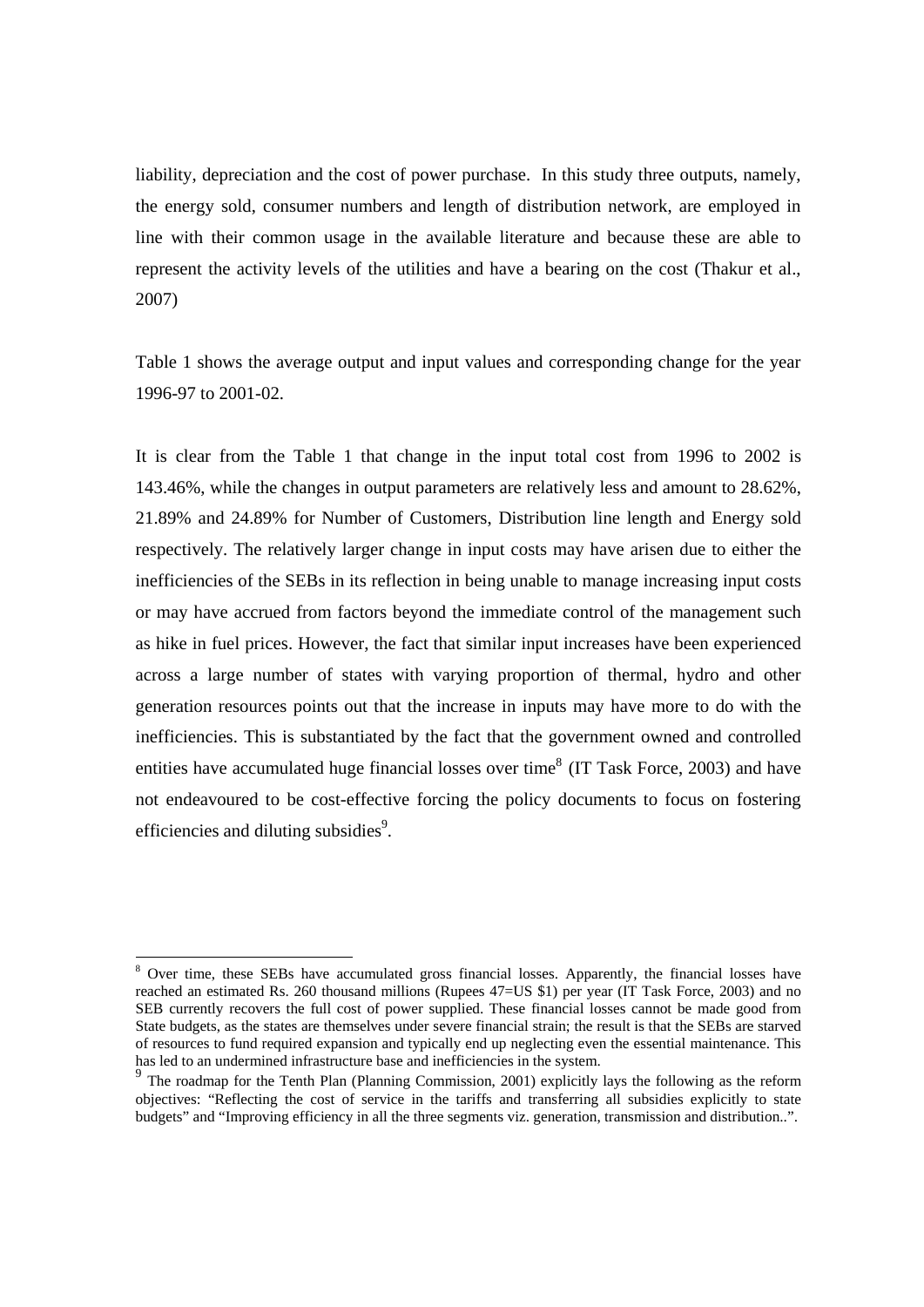#### **5. Results and Discussions**

#### *5.1 Overall Results*

The results of Malmquist indices for the electricity utilities in each state are reported in Table 2. Estimations for annual performance of all SEBs during the period of 1996-97 and 2001-02 are also presented in Table 2 and plotted in Figs.1, 2 and 3. Table 2 shows the multiplicative decomposition of the Malmquist productivity index into technical efficiency change, that is movement towards the production frontier (which Forsund, (1996) termed as the 'catching up' effect) and the pure technological change for the period 1996-97 to 2001-02. Since technologies cannot be forgotten, technological shift can be thought to be always greater than 1 (Atkinson and Stiglitz, 1969). However, as Forsund (1996) points out, the frontier concept being an empirical one, a change to a less productive technology might involve the effect of management practice and would be interesting to exhibit.

The result in Table 2 clearly shows the positive change in the overall electricity sector. Numbers greater than one indicate productivity growth, while the numbers smaller than one show regress and all SEBs shows progress as all of them has productivity index more than one. This shows that the overall the electric utilities in India have improved productivities since 1996-97, and investments in this industry took place with technical progress.

 Fig.1 describes mean annual total factor productivity growth (TFP) for this model for each SEB between 1996-97 and 2001-2002. The SEBs attained average TFP growth of 192%, the average contribution from efficiency change is 110% and from frontier shift is 176%, this shows that the contribution from overall frontier shift is more on the TFP growth of SEBs in India. However, there are large variations within the SEB. The results indicate a rapid increase in TFP productivity for all the SEBs, however the growth is not persistent at the same rate to the all the SEB. The large maximal growth of Himachal Pradesh (Hydro generating state) is striking, indicating improvement of 338% of total productivity, with catching up improvement of 184% and frontier change of 183% (Table 2). Thus the growth reported is due to the contribution of both technical change and frontier change in almost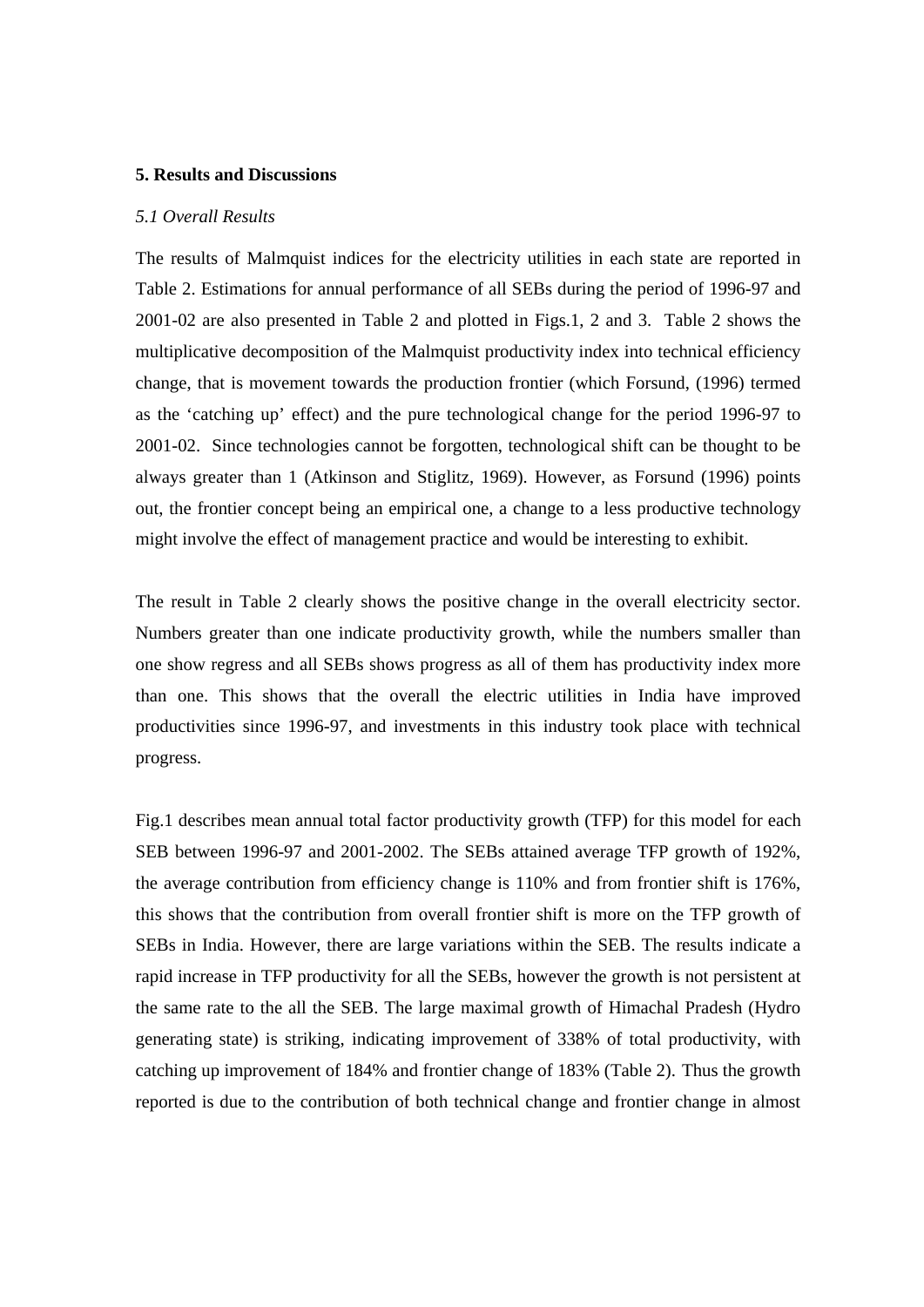equal measures. Other 9 best performing SEBs having growth index more than 2 are all big states. The less performing states are small states mainly union territories and electricity departments except the big state Bihar.<sup>10</sup>

Productivity growth can be distinguished between innovation and diffusion of technology and best practice. In Fig 2, Malmquist index is decomposed into technical efficiency change, and frontier change and the figure shows that the productivity growth is mainly due to improvement in frontier shift. This indicates that the industry as a whole is responding to the technical efficiency change, an inference that is especially predominant in the period 1997-99.

# *5.2 Productivity distributions*

-

 Although Fig. 1 illustrates the annual productivity growth, how does the TFP index vary over this period? Getting individual information of productivity development has its own advantages, and hence Fig 3 shows the distribution of total productivity growth from 1996- 97 to 2001-02. Year 2000-01 has been significant as almost all the SEBs performed well with positive growths and demonstrated M-index values exceeding one. This may have occurred due to a wide array of factors such as:

 Spillover and trickling down of the impact of the overall improved national economy: The overall performance of the Indian economy started significant improvements since 1998-99. The Gross Domestic Product (GDP) in 1998-99 recorded a growth of 6.8 percent as against the growth rate of 5 percent during 1997-98. The increase in the rate of economic growth was mainly due to higher growth in agriculture, electricity and trade. After a negative growth of 1.9 percent in 1997-98, the agricultural GDP registered a growth of 7.2 per cent in 1998-99. 'Electricity, gas & water supply' recorded higher growths at 7.9 percent during 1998-99. The growth however marginally declined during the subsequent years 1999-2000 (6.4%) and during 2000-

 $10$  The state of Bihar lies in the fertile Gangetic plains, and is widely infamous for its poor governanace, corruption, a decadent political and education system, poverty, law & order problems, and a wide array of social conflicts. Bihar is among the least developed of the states of India and has a per capita annual income of \$94 against India's average of \$255. A total of 42.6% of its population lives below the poverty line, as against India's average of 26.1% (Wikipedia Encyclopedia, 2006)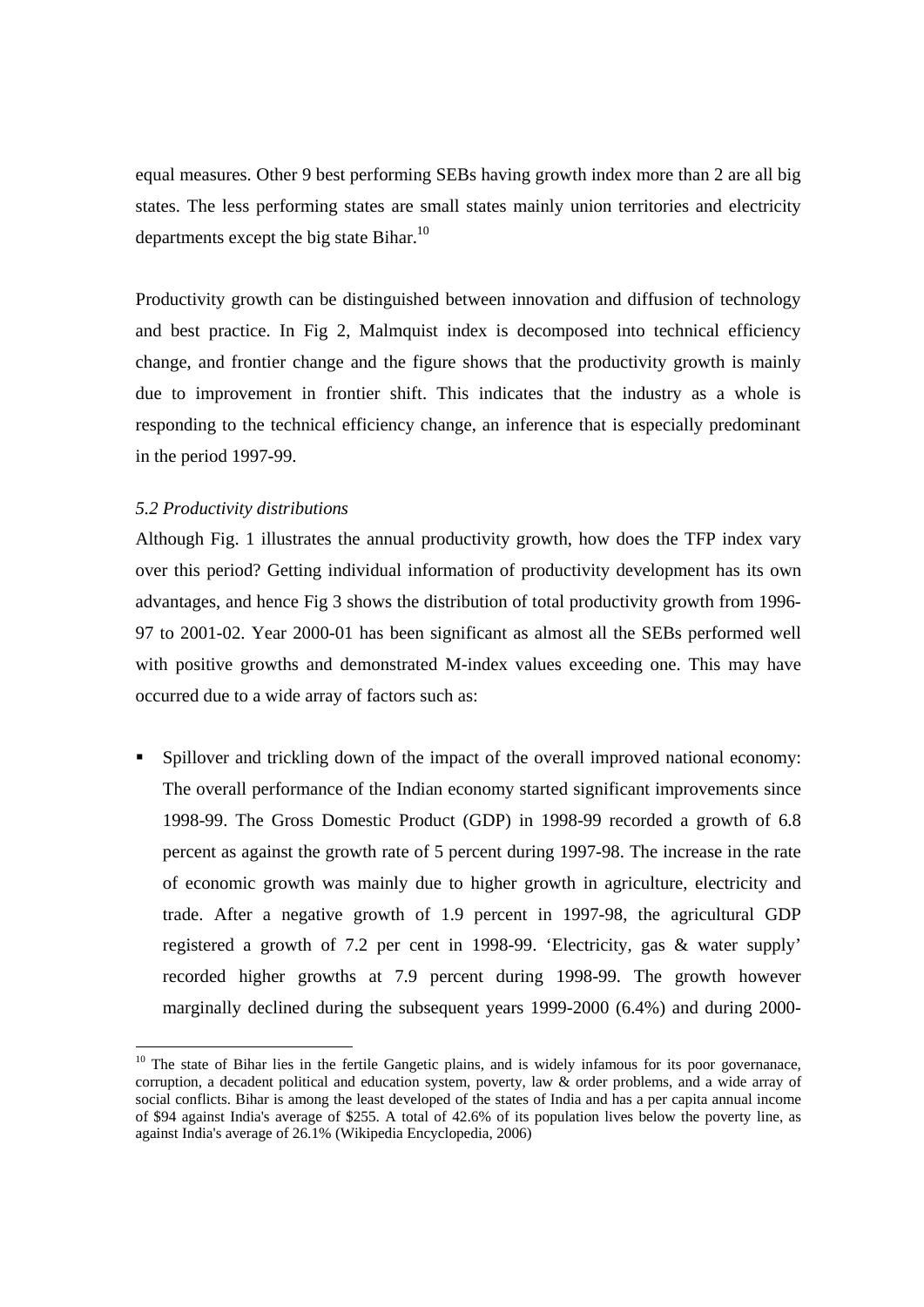$01(5.2\%)$ , but these growth figures were rather significant as these were estimated over the last year values, and hence a 6.4% growth over and above the 7.9% in the previous year represented a quantum jump. (Annual Report, (2002), Planning Commission, (2001).

- **Plant Load Factor of Thermal Power Stations in the country improved during the Ninth** Plan<sup>11</sup>(1997-2002). It increased from a level of 64.4% in 1996-97 to 69% in 2000-01 (Annual Report, 2002).
- The Electricity sector as a whole was under a process of reforms. The Electricity Regulatory Commission Act, 1998 (ERC Act 1998) was significantly introduced with proposal to distance the Government's role from regulatory acts such as tariff determination. Also there emerged a common consensus amongst the Indian states to initiate unbundling operations for the SEBs (MoP, 2001).

It is clear from the yearly distribution of the TFP indices that the SEBs are having wide fluctuations from 1996-97 to 2001-02 duration, although overall they have been able to increase their productivity but unable to maintain their growth on yearly basis. Such fluctuations are not unusual in DEA studies, since the DEA method is much sensitive to year-to-year changes in inputs and outputs. The case of Electric industry is peculiar in the sense that utilities has fixed levels of capital and often fairly fixed levels of labour endowment in the short run, but a fluctuating demand for their output (sales, number of consumers and network length etc.) over time. If the utility is showing recession, electricity sales may fall but inputs will not change very much, leading to fall in levels of efficiency and productivity. Alternatively, if the industry has under-utilised capacity and sales boom, then productivity levels will also rise significantly.

Fig.4 presents the TFP results of the four best performing SEBs, and indicates that productivity growth for all four SEBs is relatively similar from 1997-98 to 1998-99. From

 $11\,$ The Indian government unravels and declares policy objectives and plans for attainment of targets encompassing the entire economy once every five years. Currently the Tenth Five Year Plan is underway.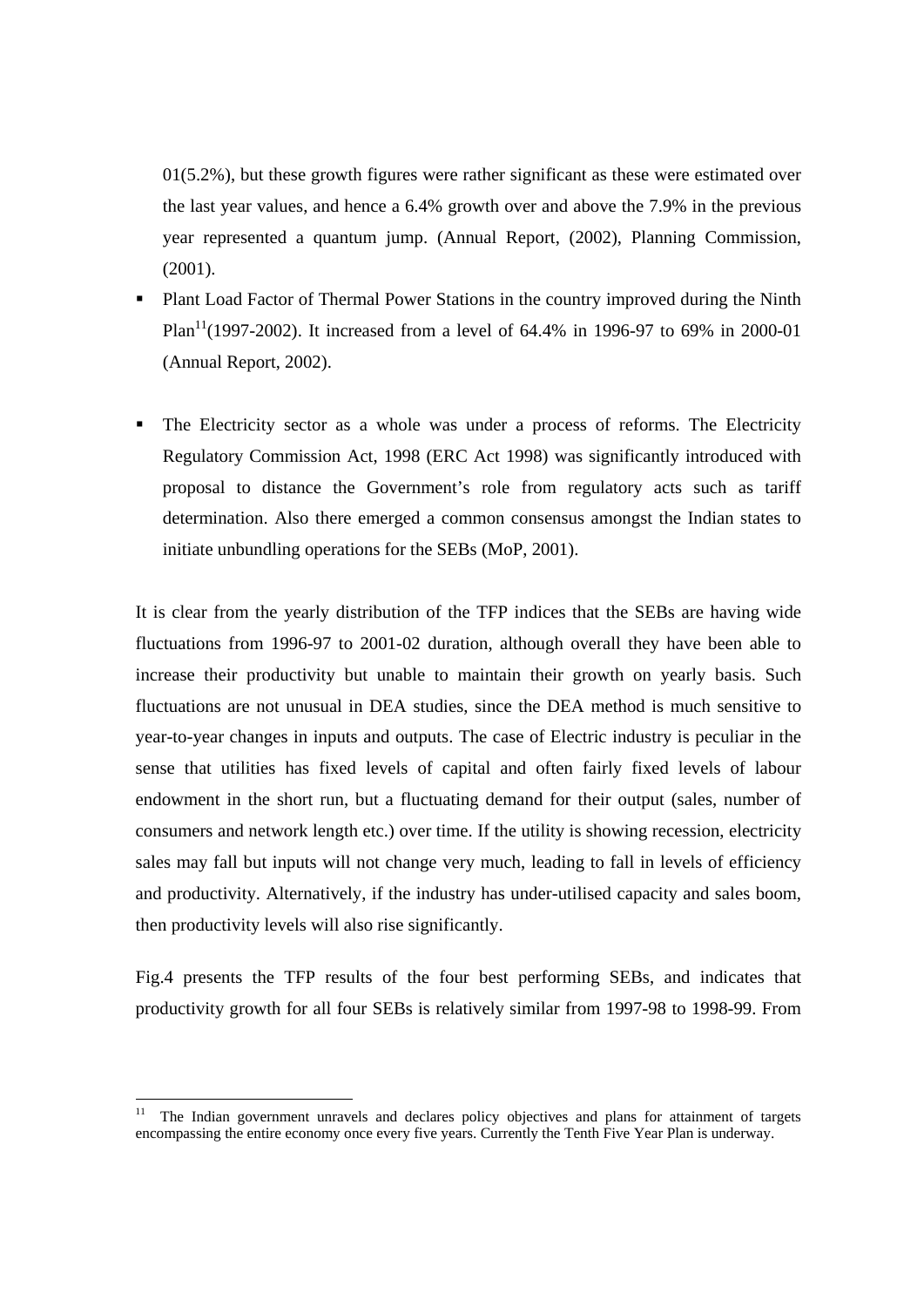1998-99 to 1999-2000 except Himachal Pradesh<sup>12</sup> other three SEBs have substantially improve their performance. Drastic improvements for Himachal Pradesh and Rajasthan occurred in 2000-01 to 2001-02 with productivity growth jumping from 1.9 to 1.99 and 1.03 to 1.73 respectively.

For West Bengal year 1999-2000 was most fruitful as this state significantly raises their rate of productivity in this year as TFP jumps from 1.18 to 1.52. Unfortunately SEBs is not able to sustain their growth. Fig.5 presents TFP index for the Four less performing SEBs. Tripura negative growth from 1997-98 to 1998-99 having less than one M-index and this index has even reduced next year. Year 1999-2000 is important for the state as it has shown M-index more than one (1.56) next year is still positive growth that is followed by a negative growth in year 2001-02. Nagaland results are truly fluctuating showing progress from 1997-98 to 1998-99 and then downward trend in 1999-2000 to 2000-01 and then almost similar performance in followed year.

The conclusion from the above performance analysis is that although SEBs have improved their performances, but they have largely not been able to sustain the improvement.

# **6.4.3. Performance Analysis of SEBs**

-

Individual efficiency score of the SEBs is evaluated using DEA, Constant return to scale (CRS), results for 1996-97 and 2001-02 are shown in the Table 2. It is evident from Table 2 that Indian Electric utilities display significant variations in efficiency levels. The total efficiency had a mean score of 71% in the year 1996-97 which reduce to 68% for the year 2001-02. These results are very important which shows that although SEBs has improved their productivity index but their average performance has reduced. For the year 2001-02 majority of utilities (14 out of 26), lie below the average value of 68%. Three utilities

 $12$  Himachal Pradesh is a small state, but is unique in certain aspects. It was the first hill state in the country to achieve 100% electrification of all census villages in the year 1988, and has also achieved unique distinction of 100% metering, billing and collection. The state ranks amongst the least charging tariffs in the country, and has the highest household coverage ratio of about 98%. The state has vast potential for hydro generation (20386.07 MW) out of which 6045.07 MW is harnessed so far. It is therefore also known as a "Hydro Power State".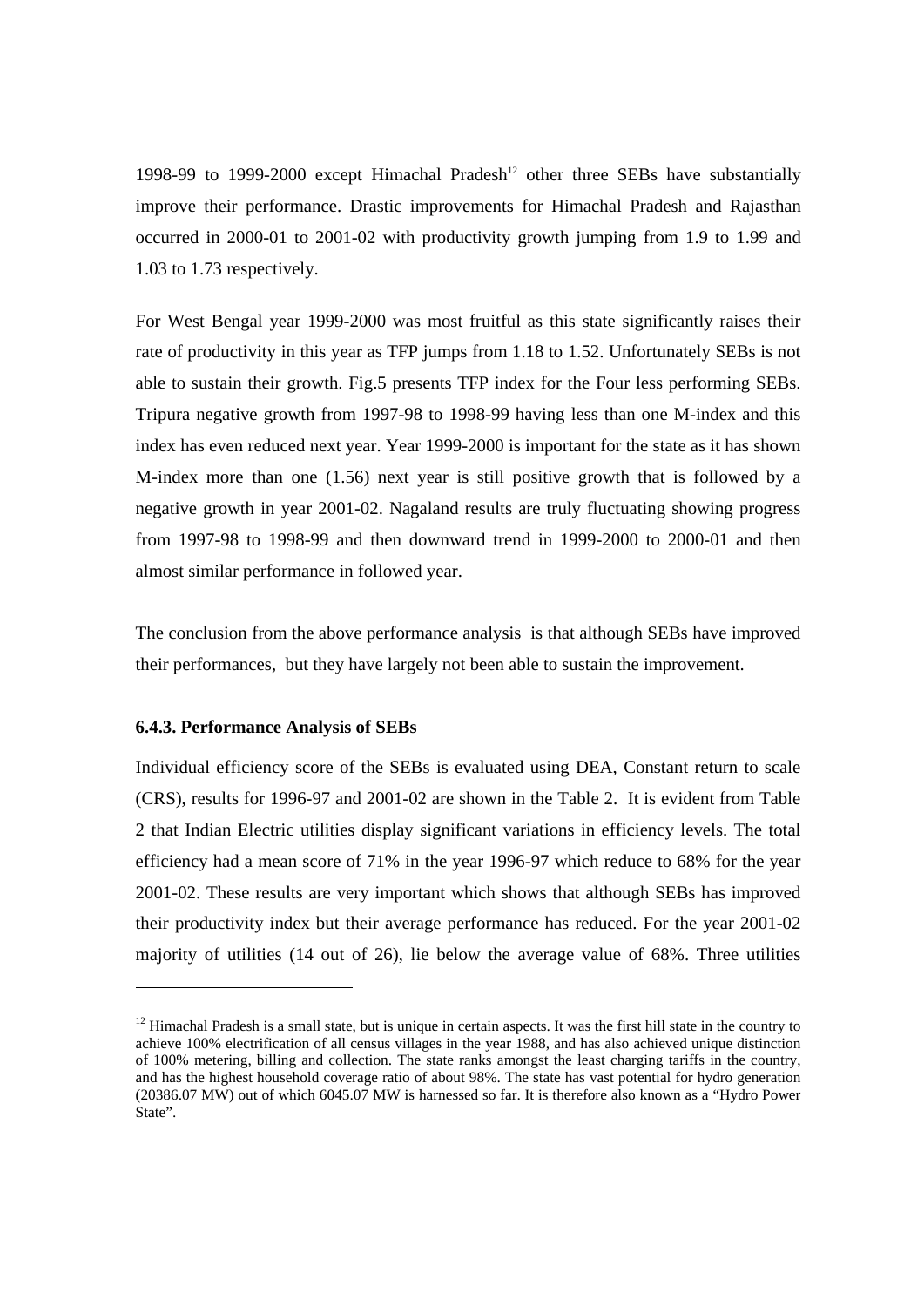turned out to be the best practices, and all three best utilities are designated State Electricity Departments. Two of them, Sikkim and Nagaland, belong to the North-Eastern India (regarded as relatively underdeveloped region) and the third utility of Pondicherry belongs to the Southern region and it is a union territory of India. The remaining 23 utilities exhibited varying degrees of inefficiencies.

To explore the scale effects, the BCC formulation that assumes a variable Returns to Scale by taking into consideration the sizes of utilities was employed. This formulation ensures that similar sized utilities are benchmarked and compared with each other. Scale efficiency are then calculated and shown in the Table 2. It is observed that all the utilities, with the exception of the best practices and the Mizorm, exhibited decreasing returns to scale (Table 2) indicating that further expansion of services may not be productive and average productivity can be increased with smaller scale size. . This outcome supports the unbundling policy of the GoI, as envisaged in the Electricity Act  $2003<sup>13</sup>$ . Some of the States like Andhra Pradesh, Delhi, Haryana, Rajasthan, Karnataka, Uttar Pradesh and Madhya Pradesh have already embarked the path of unbundling activities, while others must follow suit to take advantage of returns to scale.

Himachal Pradesh SEB has shown DEA efficient for the year 1997 but performed badly in compare to other SEBs in 2002, with a score of 55%. The main reason evident is scale inefficiency and thus state need to decrease its scale of operation, thus restructuring which adopted by the state (HP State Electricity Regulatory Commission, 2005) is the move in the right direction.

Thus it is clear from the analysis that although SEBs have done productivity growth from 1996-97 to 2001-02 but there is a need for induction of efficiency in the power supply services in India. What becomes obvious from the above analysis is the fact that there is a distinct possibility of making significant savings through efficiency improvements. The

-

<sup>&</sup>lt;sup>13</sup> Unfortunately the Electricity Act 2003 is on a hold following the change of government in the elections held in 2004 and no time frame has been specified for implementing the provisions of the Act. It is a reflection on what the political wrangling can do to the major policies in the developing countries.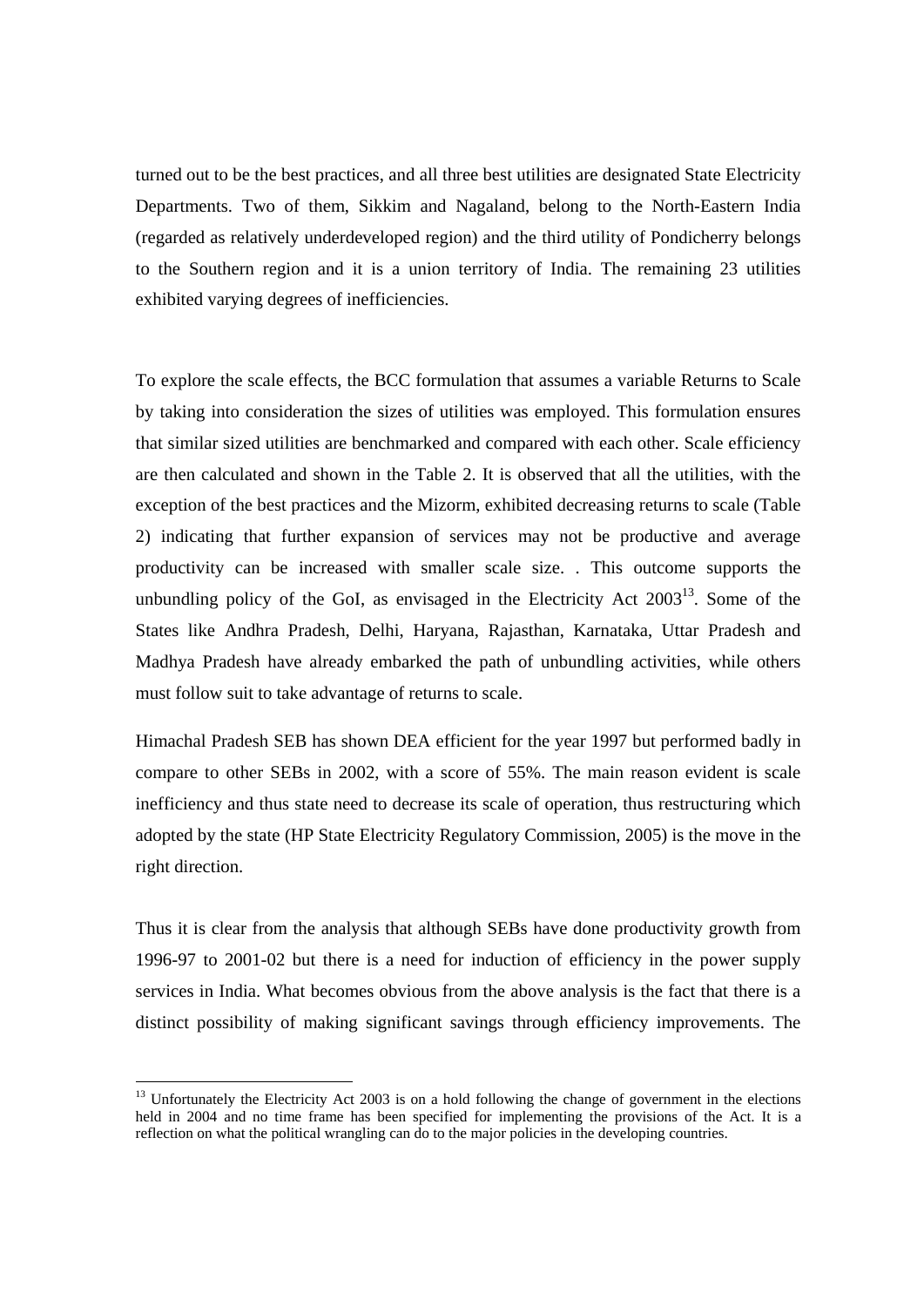resultant reduced costs may yield enough savings and finances to expand and improve services.

# **Concluding Remarks**

This study attempted to carry out an in-depth performance analysis of the government owned and operated State Electricity Boards, the main electric power utilities, in India. A non-parametric approach to frontier analysis was adopted and efficiency scores for the different SEBs were determined using DEA. Malmquist productivity index was employed to analyse the productivity changes over the periods from 1996-97 to 2001-02. Total factor productivity was decomposed into the effects of technical change and pure efficiency change. It is clear from the analysis that SEBs have attained productivity progress from 1996-97 to 2001-02 mainly due to investments in the electricity sector. The technical progress also occurred, but was rather subdued mainly due to the organization structures and lack of competition in the sector. The SEBs have reported productivity growths, but have been unable to sustain their growth and this need urgent attention of the policymakers. Individually, their operations are relatively inefficient and there is a lot of scope for efficiency improvement. These efficiency and productivity assessments can result in a potentially useful exercise: one that is likely to reap significant returns, and it does definitely constitute a step that echoes a point raised by Smith and Mayston (1987) who remind us that "the resources released by any improvement in technical efficiency can then be diverted to satisfy other objectives of the Government."

# **Acknowledgements**

The author is grateful to the Commonwealth Association (UK) for providing financial assistance for doing this research at Centre for Energy Petroleum Mineral Law and Policy (CEPMLP), University of Dundee. The author is also grateful to IIT-Delhi and to MANIT, Bhopal, India for providing support.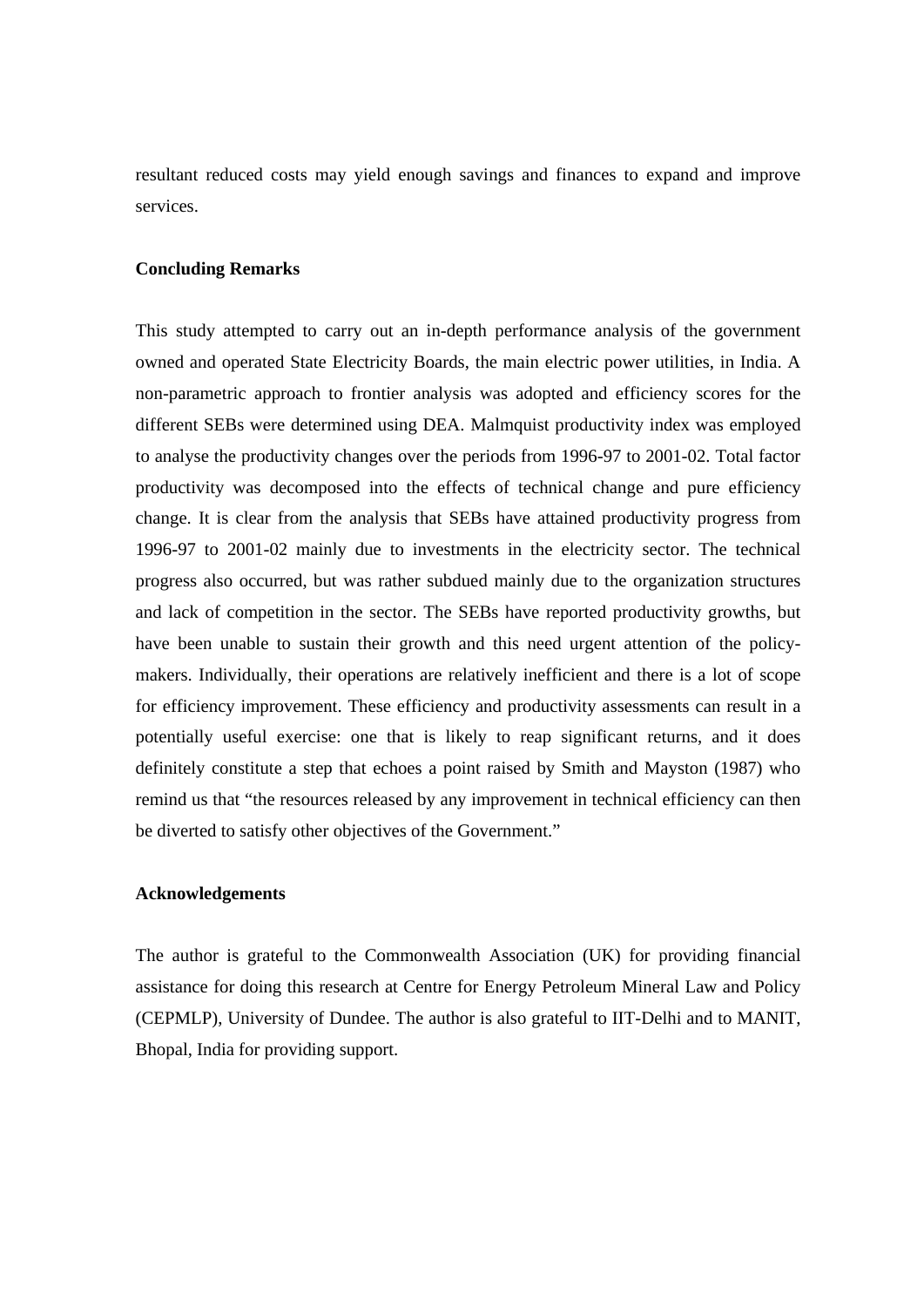# **References**

Alberto Gabriele. (2004). "Policy alternatives in reforming energy utilities in developing countries", Energy Policy, 32, 1319-1337.

Abbott Malcolm. (2006). The productivity and efficiency of the Australian electricity supply industry, Energy Economics, 28, 44-454.

Annual Report on the working of state electricity boards and electricity departments, available at http://planningcommission.nic.in/reports/genrep/reportsf.htm

Annual Report, 2002. The working of State Electricity Boards and Electricity Departments, Planning Commission, Government of India.

Atkinson, A.B., Stiglitz, J.E.,(1969). A new view of technical change, Econ. J. 79, 573-588.

Banker R.D., Charnes A, and Cooper WW. (1984). "Some models for estimating Technical and Scale Inefficiencies in Data Envelopment Analysis", Management Science, 30, 1078- 1092.

Burns, P. and Weyman-Jones, T. (1996). "Cost Functions and Cost Efficiency in Electricity Distribution: A Stochastic Frontier Approach," Bulletin of Economic Research, 48 (1), 41- 64.

Charnes, A. and Cooper, W.W. (1962). "Programming with linear fractional functional", Naval Research Logistics Quarterly, 9(3,4), 181-185.

Charnes, A., Cooper, W. W., & Rhodes, E. (1978). "Measuring the efficiency of decisionmaking units", European Journal of Operational Research, 2, 429-444.

Chen Tser-yieth. (2002). "An assessment of technical efficiency and cross-efficiency in Taiwan's electricity distribution sector", European Journal of Operational Research, 137, 421-433.

Clive Harris. (2003). "Private Participation in Infrastructure in Developing Countries Trends, impacts, and Policy Lessons", World Bank working paper No.5.

Coelli Tim, Rao Prasada D.S. and Batese George E. (1998). "An Introduction to efficiency and productivity analysis", Kluwer Academic Publishers.

David A.K., Singh S.N., and Wen F.S. (1999). "Power System Restructuring: International Experiences", Workshop for China Light & Power, Hong Kong, May 8, 1999, Hong Kong.

Estache, A, M. A. Rossi, and C. A. Ruzzier. (2004). "The Case for International Coordination of Electricity Regulation: Evidence from the Measurement of Efficiency in South America Washington, D.C.", Journal of Regulatory Economics, 25(3), 271-295.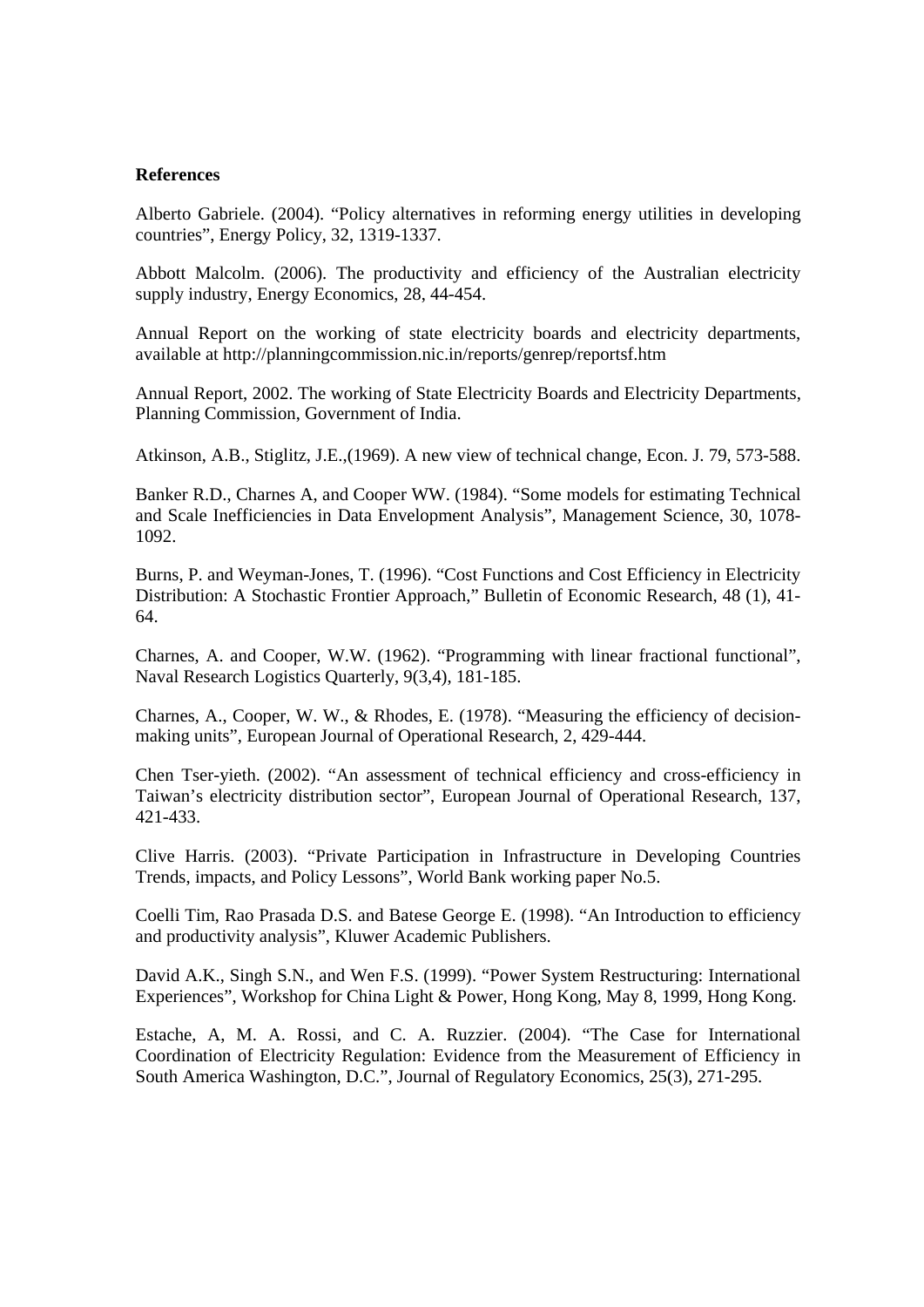Fare, R., Grossfopf, S., Lovell, C.A.K. (1994). Production Frontiers. Cambridge University Press, New York.

Filippini, M. (1998). "Are Municipal Electricity Distribution Utilities Natural Monopolies?", Annals of Public and Cooperative Economics, 69(2), 157-174.

Filippini, M. and Wild, J. (2001). "Regional Differences in Electricity Distribution Costs and Their Consequences for Yardstick Regulation of Access Prices", Energy Economics, 23, 477-488.

Forsund Finn R., Kittelsen Sverre A. C. (1998). "Productivity development of Norwegian electricity distribution utilities", Resources and Economics, 20, 207-224.

Forsund, Finn R. (1996). "Productivity of Norwegian establishments: A Malmquist Index Approach". In: Davis G. Mayes, Sources of Productivity Growth. Cambridge University Press, U.K.

Fox K.J. (1999). Efficiency at different levels of aggregation: Public vs. Private sector firms, Economics Letters, 65(2), 173-176.

Glachant J.M., and Finon D. (2005). "A Competitive fringe in the Shadow of a State Monopoly: the Case of France", The Energy Journal special issue on European Electricity Liberalization, 181-204.

General Review, All India Electricity Statistics. Central Electricity Authority, Ministry of power, India

Hattori, T., Jamasb, T. and Pollitt, M. (2005). "The Electricity Distribution in the UK and Japan: A Comparative Efficiency Analysis 1985-1998", Energy Journal, 26(2), 23-47.

Hjalmarsson, L., and Veiderpass, A. (1992). "Productivity in Swedish Electricity Retail Distribution", Scandinavian Journal of Economics, 94, 193-205.

Hischhausen Christian Von and Kappeler Andreas. (2004). "Productivity Analysis of German electric distribution utilities", Discussion paper 418, DIW Berlin.

Jamasb T., Pollitt M. (2001). "Benchmarking and Regulation: International electricity experience", Utilities Policy, 9, 107-130.

Jamasb, Tooraj, Newbery, David M.G., Pollitt, Michael G. and Mota, Rafaella, (2005). "Electricity Sector Reform in Developing Countries: A Survey off Empirical Evidence on Determinants and Performance" (March 2005). World Bank Policy Research Working Paper Series

Malmquist, S. (1953). "The best and the average in productivity studies and in lag term forecasting", Productivity Measurement Review, 9, 37-39.

MoP, (2001). Blue print For Power Sector, Ministry of Power, Government of India.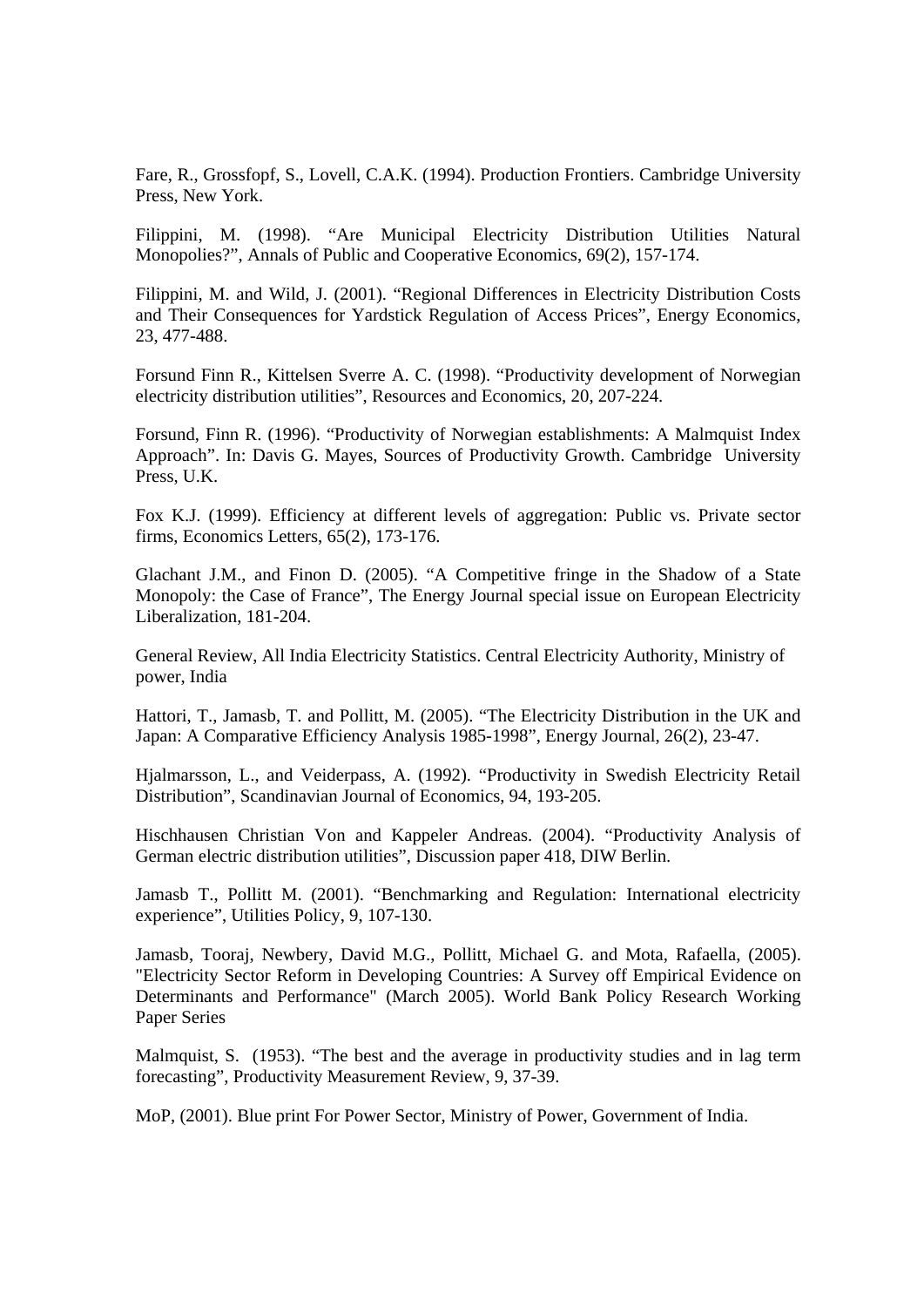MoP, (2006). Indian Electricity Scenario, Ministry of Power, Government of India website, http://powermin.nic.in/JSP\_SERVLETS/internal.jsp

Pahwa A., Feng X., and Lubkeman D. (2002). "Performance Evaluation of Electric Distribution Utilities based of Data Envelopment Analysis", IEEE Transaction on Power Systems 17(3).

Planning Commission, (2001). "Approach Paper To The Tenth Five Year Plan (2002- 2007)", Government of India, New Delhi, India

Planning Commission, (2001). Annual Report available at http://planningcommission.nic.in/reports/genrep/reportsf.htm

Rouselle Lavado. (2004). "Benchmarking the Efficiency of Philippine Electric Cooperatives Using Stochastic Frontier Analysis and Data Envelopment Analysis", Asian Public Policy Program, Hitotsubashi University, Japan

Romeo Pacudan, and Elaine de Guzman. (2002). "Impact of energy efficiency policy to productive efficiency of electricity distribution industry in the Philippines", Energy Economics, 24, 41-54.

Resende Marcelo. (2002). "Relative efficiency measurement and prospects for yardstick competition in Brazilian electricity distribution", Energy Policy, 30, 637-647.

Sardana Anil. (2003). "The political economy of private participation in power sector development - Viewpoints from the developing world", World Bank Energy Lecture Series.

Smith, P., and D. Mayston (1987). "Measuring Efficiency in the Public sector", Omega, 15(3), 181-189.

Task Force, 2004. "Power Sector Investment and Reforms", Report under the Chairmanship of N.K. Singh, Ministry of Power, Government of India. Available online: http://powermin.nic.in/

Thakur Tripta, Deshmukh S.G., Kaushik S.C, and Kulshrestha Mukul. (2005). "Impact assessment of the Electricity Act 2003 on the Indian power sector", Energy Policy 33(9), 1187-1198.

Thakur Tripta, (2005). A Distribution Sector Reforms In India: The Tasks Ahead", International Journal of Global Energy Issues (IJGEI), 23(2/3), 196 –217.

 Tripta Thakur, S.G. Deshmukh, and S.C. Kaushik. (2007). Efficiency Evaluation of The State Owned Electric Utilities In India, Energy Policy, 34(17), 1187-1198

Wikipedia Encyclopedia, (2006, October). Available at http://en.wikipedia.org/wiki/Bihar.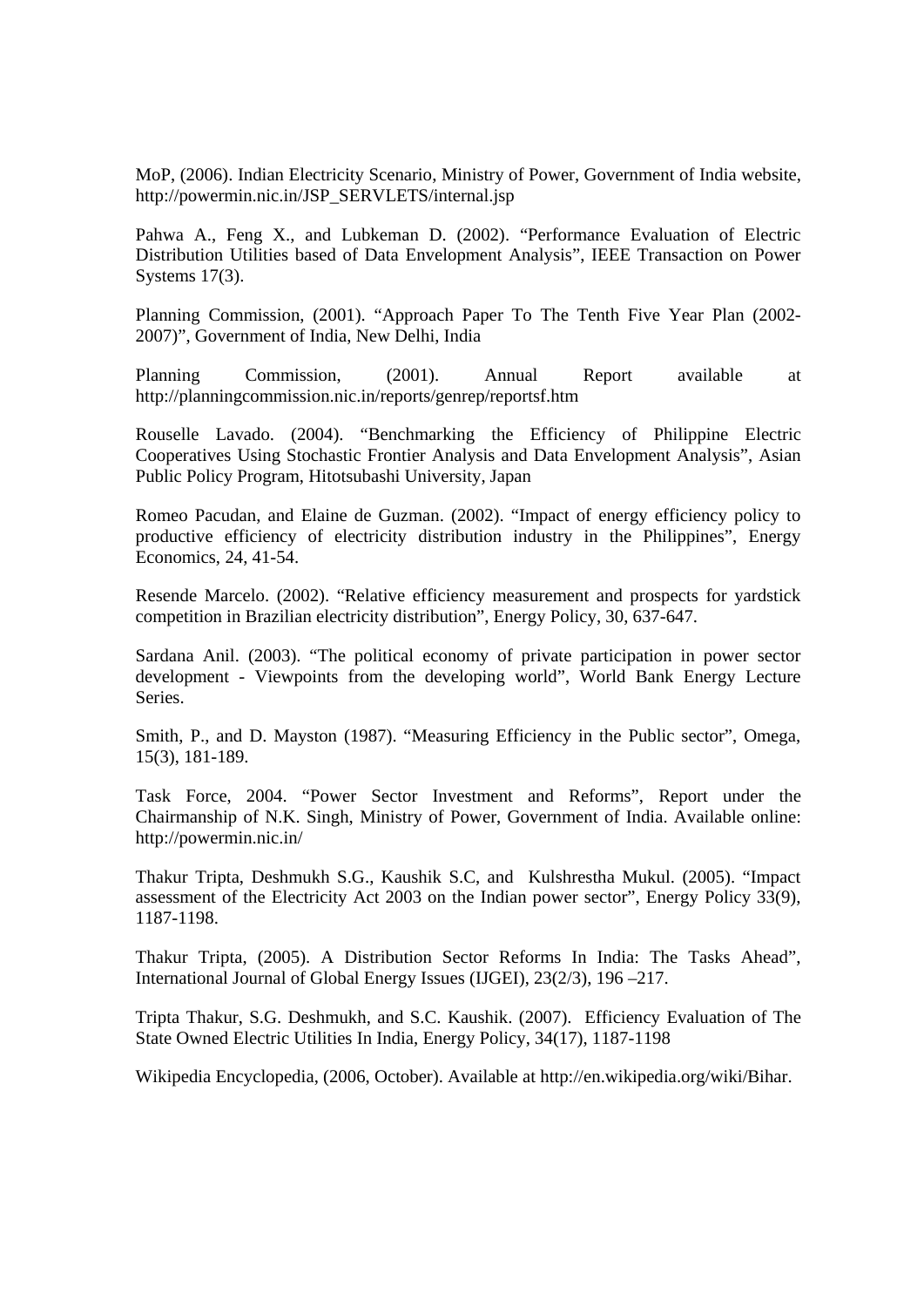

**Fig 1. Annual TFP growth between 1996-97 and 2001-2002**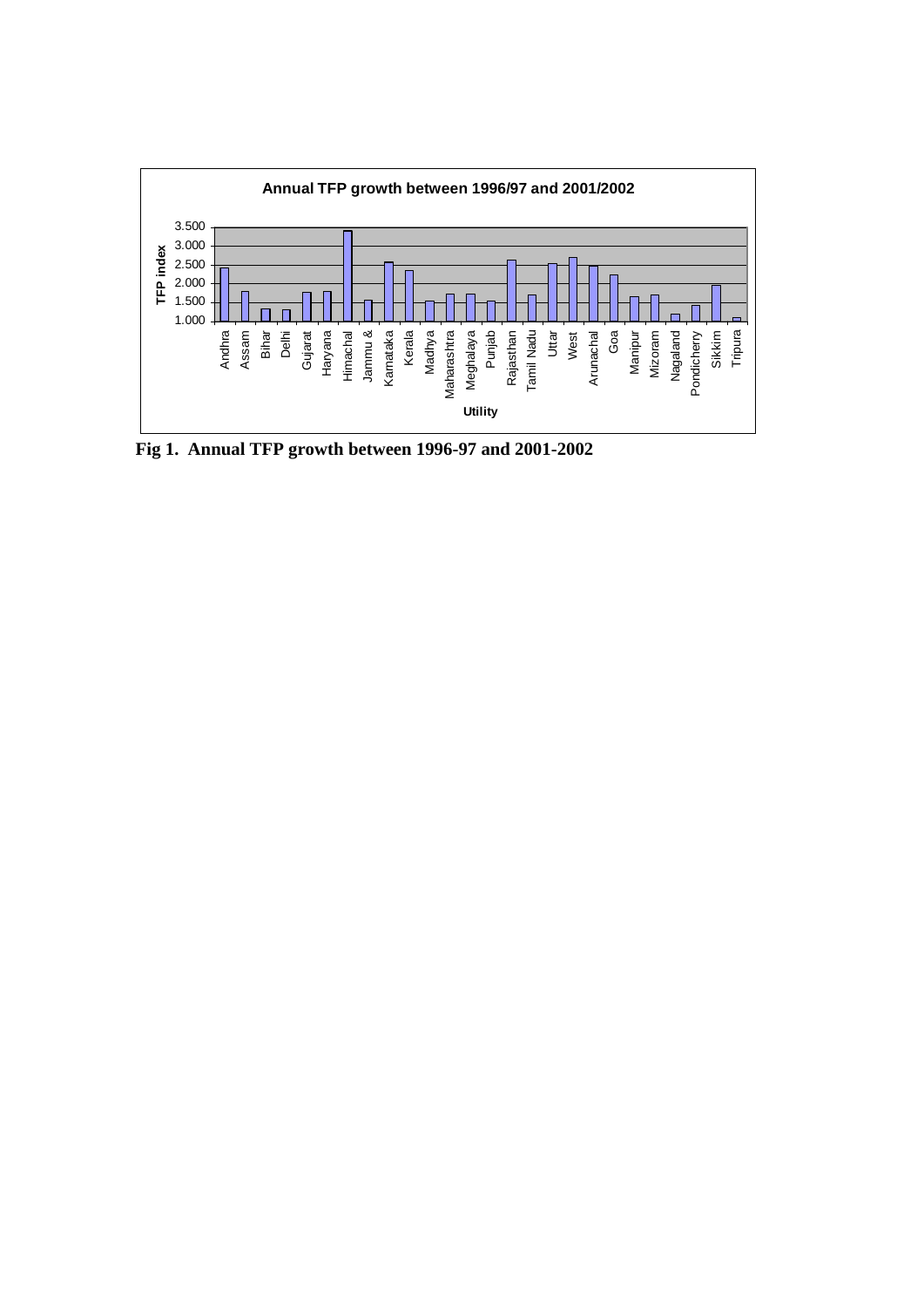

 **Fig. 2. Accumulative indices of efficiency change, technical change and total factor productivity change for the Indian electric utilities**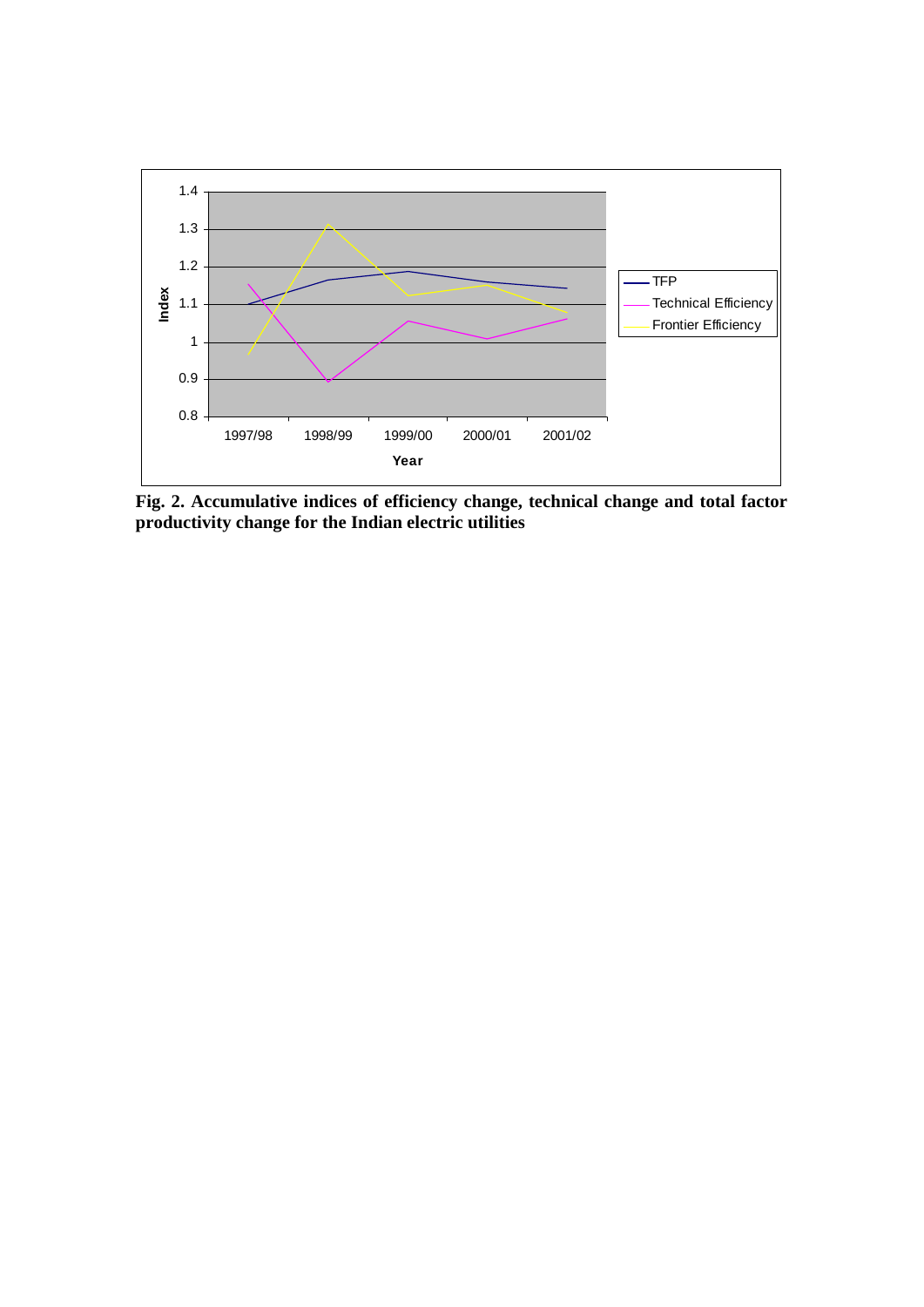

**Fig 3. Yearly TFP growth from 1997-2002**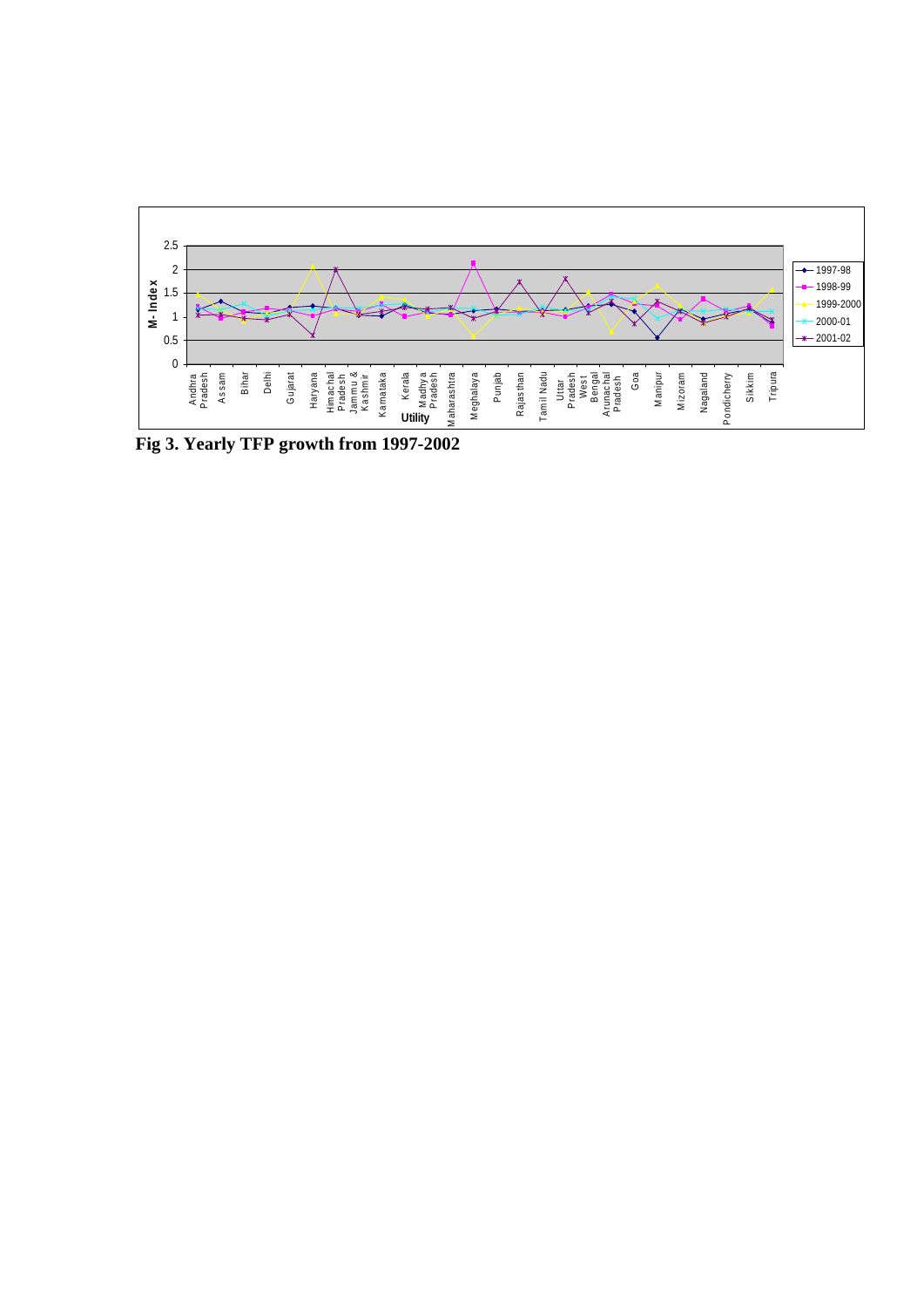

 **Fig 4. TFP index for the Four leading performing SEBs**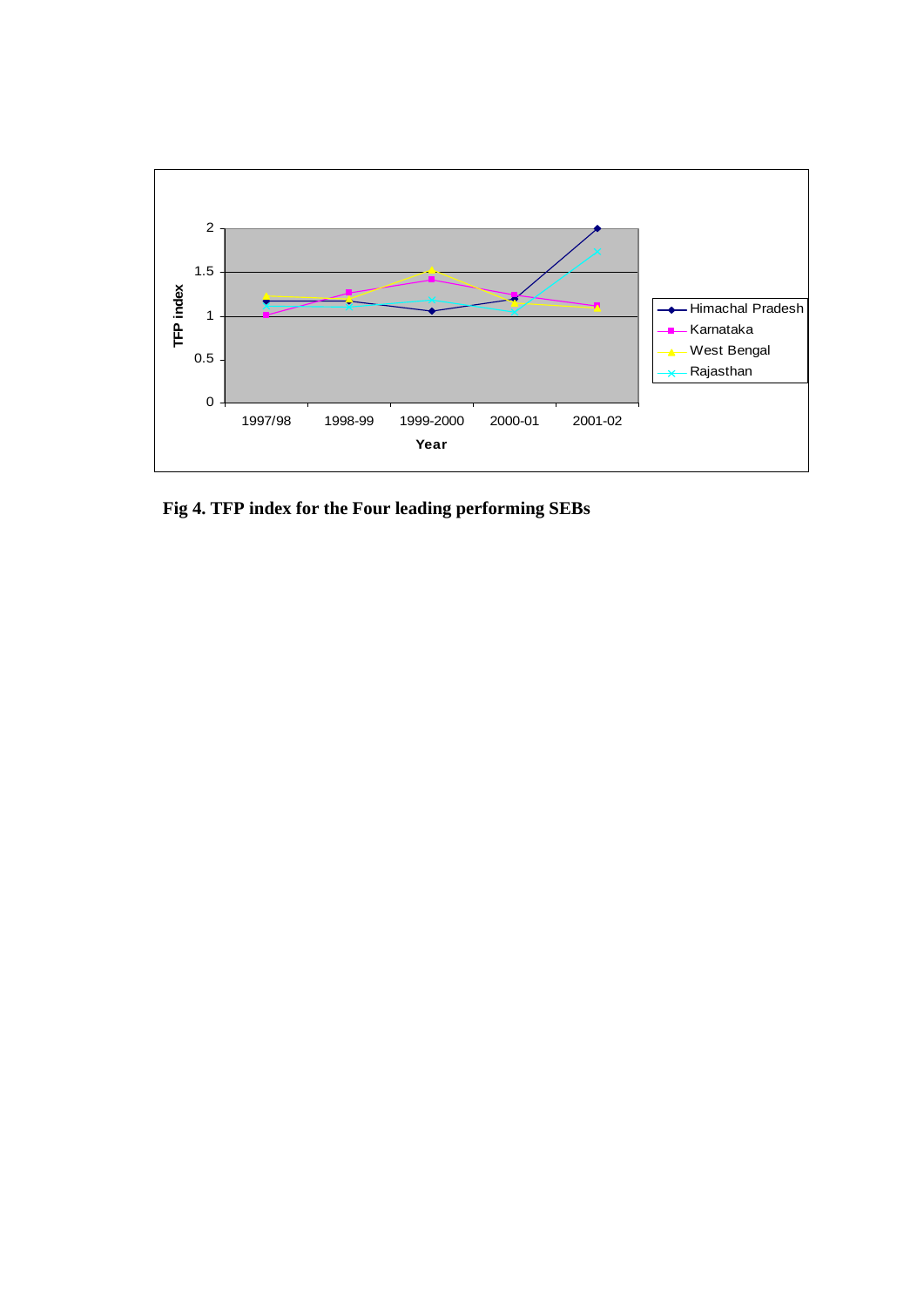

**Fig 5. TFP index for the Four less performing SEBs**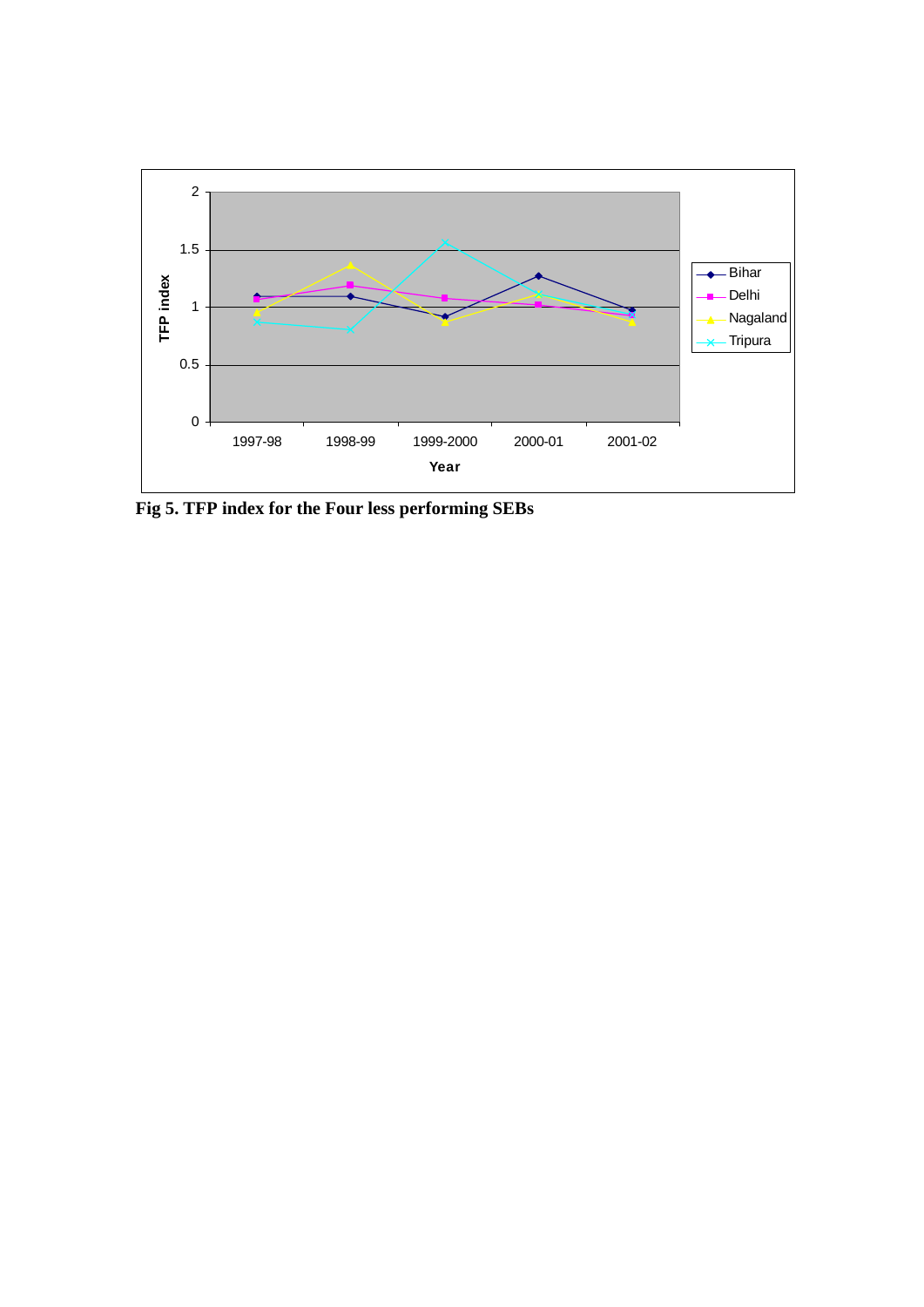|                                        | <b>Year 1996</b> | <b>Year 2002</b> | <b>Change</b> |  |
|----------------------------------------|------------------|------------------|---------------|--|
| <b>Outputs</b>                         |                  |                  |               |  |
| Number of Customers (Million)          | 3.37             | 4.33             | 28.62%        |  |
| Distribution line length (circuit Kms) | 192710.04        | 234895.23        | 21.89%        |  |
| Energy sold (Mkwh)                     | 10121.15         | 12640.81         | 24.89%        |  |
| Input                                  |                  |                  |               |  |
| Total Cost (Rs, Million)               | 21622.37         | 52642.47         | 143.46%       |  |

**Table1 Average output and input values for 1996-97and 2001-02**